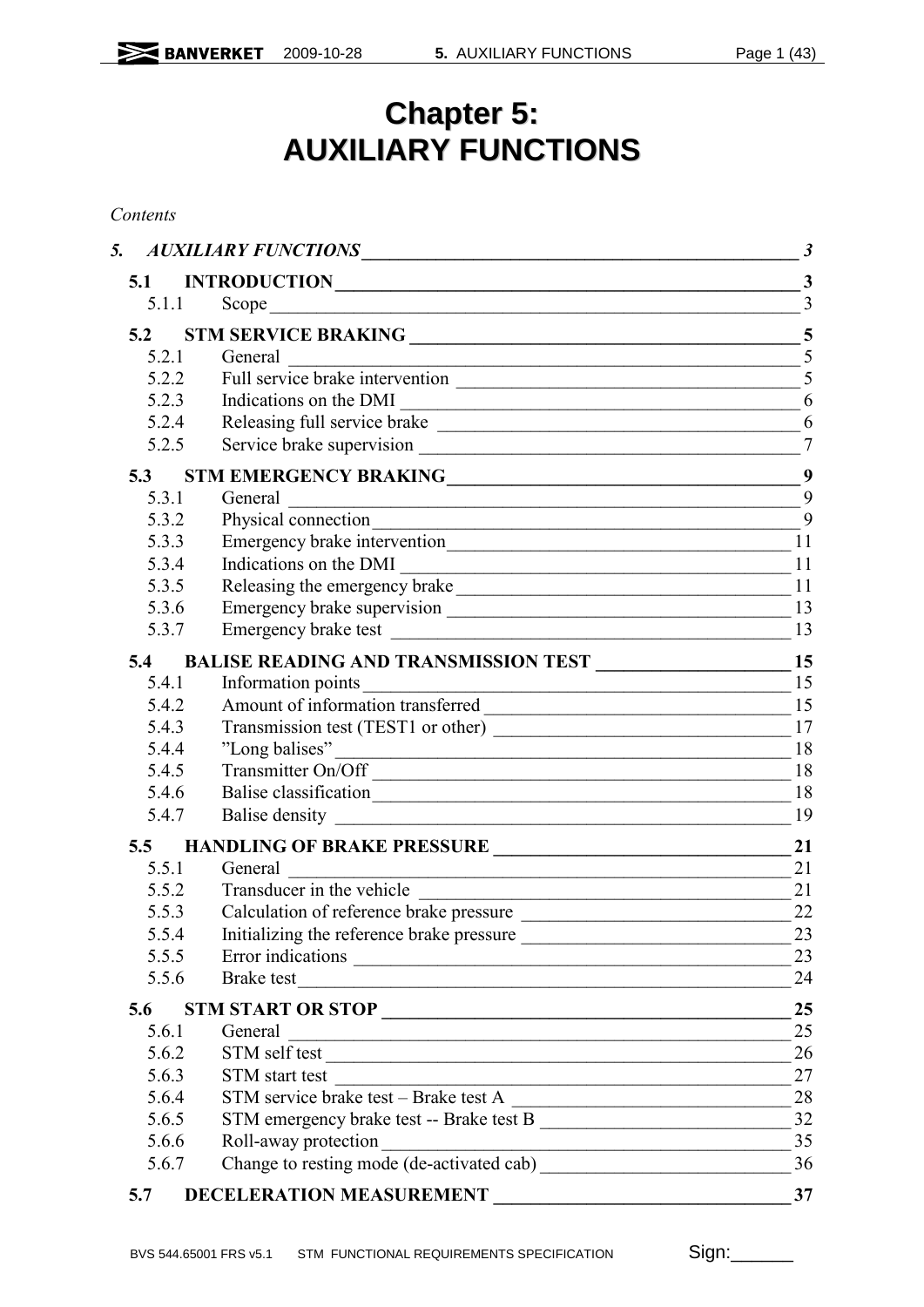| $Page \angle$<br>(43) | -10-28<br>2009- | <b>AUXILIARY FUNCTIONS</b> | <b>J BANVERKET</b> |
|-----------------------|-----------------|----------------------------|--------------------|
|                       |                 |                            |                    |

| 5.7.1 | General                                 | 37 |
|-------|-----------------------------------------|----|
| 5.7.2 | Measurement                             | 37 |
| 5.7.3 | Indication                              | 40 |
| 5.7.4 | Updating the brake percentage parameter | 40 |
| 5.8   | <b>INDEX</b>                            | 43 |
| 5.8.1 | Changes                                 | 43 |

# *Figures*

| Figure 5.4-1. Synchronization words in a balise telegram |  |
|----------------------------------------------------------|--|
| Figure 5.7-1. Deceleration measurement                   |  |

### *Tables*

| tTable 5.4-1. Telegram composition    | 16 |
|---------------------------------------|----|
| Table 5.4-2. Balise classification    |    |
| Table 5.5-1. Pressure signal          |    |
| Table 5.5-2. Reference brake pressure |    |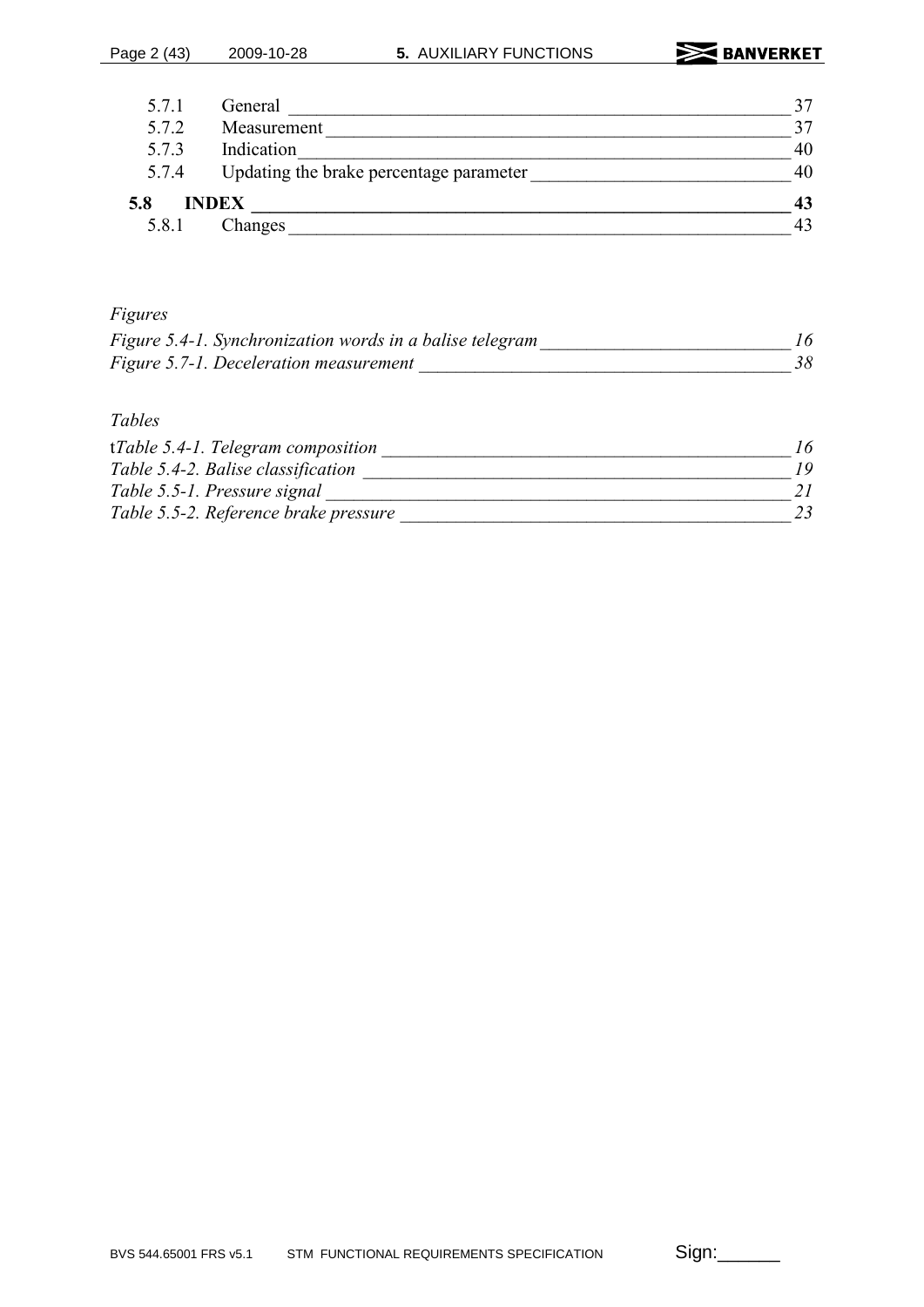# <span id="page-2-0"></span>**5. AUXILIARY FUNCTIONS**

# <span id="page-2-1"></span>**5.1 INTRODUCTION**

# <span id="page-2-2"></span>**5.1.1 Scope**

This document specifies the following STM functions:

- Brake pressure measurement
- Service and emergency braking
- Balise reading and testing
- Start/stop functionality
- Rolling detection
- Deceleration measurement

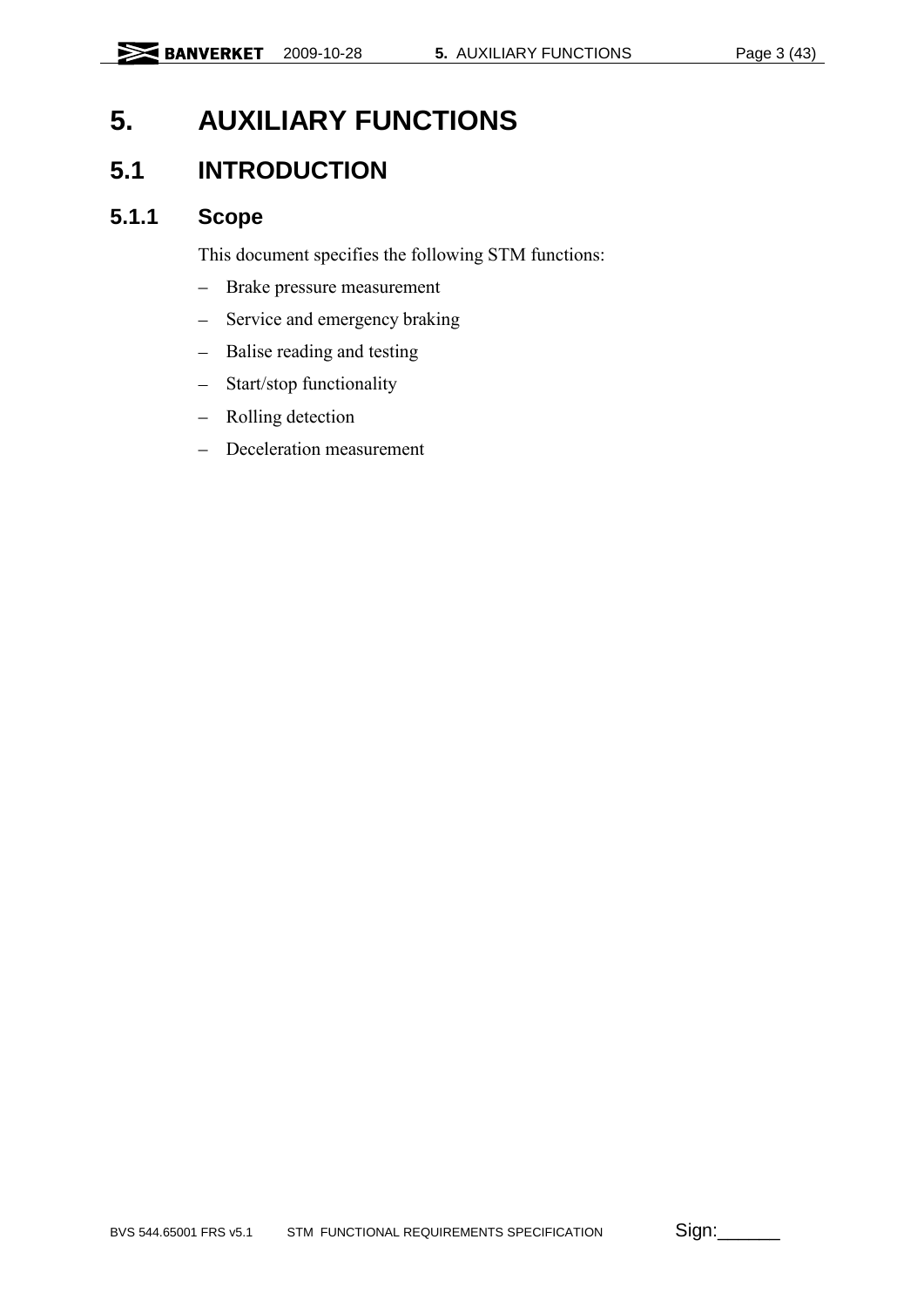

(blank page)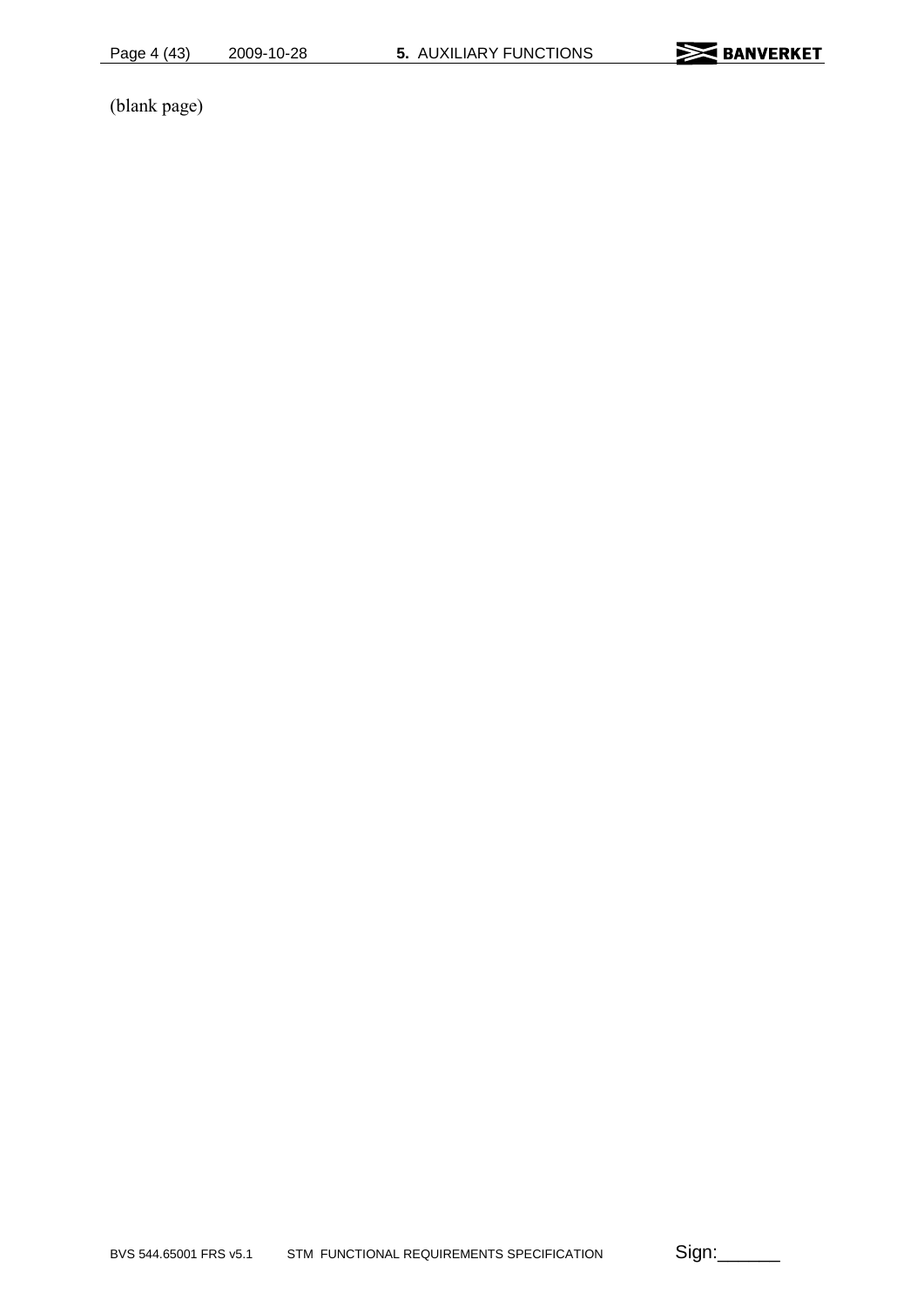# <span id="page-4-0"></span>**5.2 STM SERVICE BRAKING**

## <span id="page-4-1"></span>**5.2.1 General**

The STM has no direct interface to the brake system for ordering service braking, however, it needs feedback from the brake system.

The pressure figures given in the following refer to  $P_{\text{INT}}$  the internal representation of brake feedback.  $P_{INT}$  should give a correct representation of brake status, regardless of brake system type.

ETCS provides only one level of service braking (full). This means that for "soft" supervision, the brakes will be applied earlier, but still with full braking.

Full service braking (150 kPa pressure reduction in the main pipe, or corresponding cylinder pressure) can be ordered by the STM and then executed by the ETCS when the train runs too fast, or for other reasons. In the following text, it shall be understood that the ETCS performs the actual braking on request from the STM.

The service brake function is tested according to [5.6.4]. [Table CP] tells whether the ETCS performs an approved service brake test or not.

Note: A test is considered approved if it provides a comparable protection against service brake failures. This decision is handled by the authorities.

## <span id="page-4-2"></span>**5.2.2 Full service brake intervention**

The STM requests **full service braking** in the following cases:

- a) The maximum permitted speed is exceeded by 10 km/h or more, [4.5.4]
- b) The train has passed a BSK landslide group without permission, [3.11.3].
- c) With high (normal) adhesion:
	- 1. The full service brake intervention curve (interval D) is reached with insufficient brake application (as given by brake feed-back input), [4.9.8]
	- 2. The normal full service brake deceleration curve is reached (interval E), [4.9.9]
- d) With low adhesion: $<sup>1</sup>$ </sup>

<sup>1</sup> Differs from [ATC2]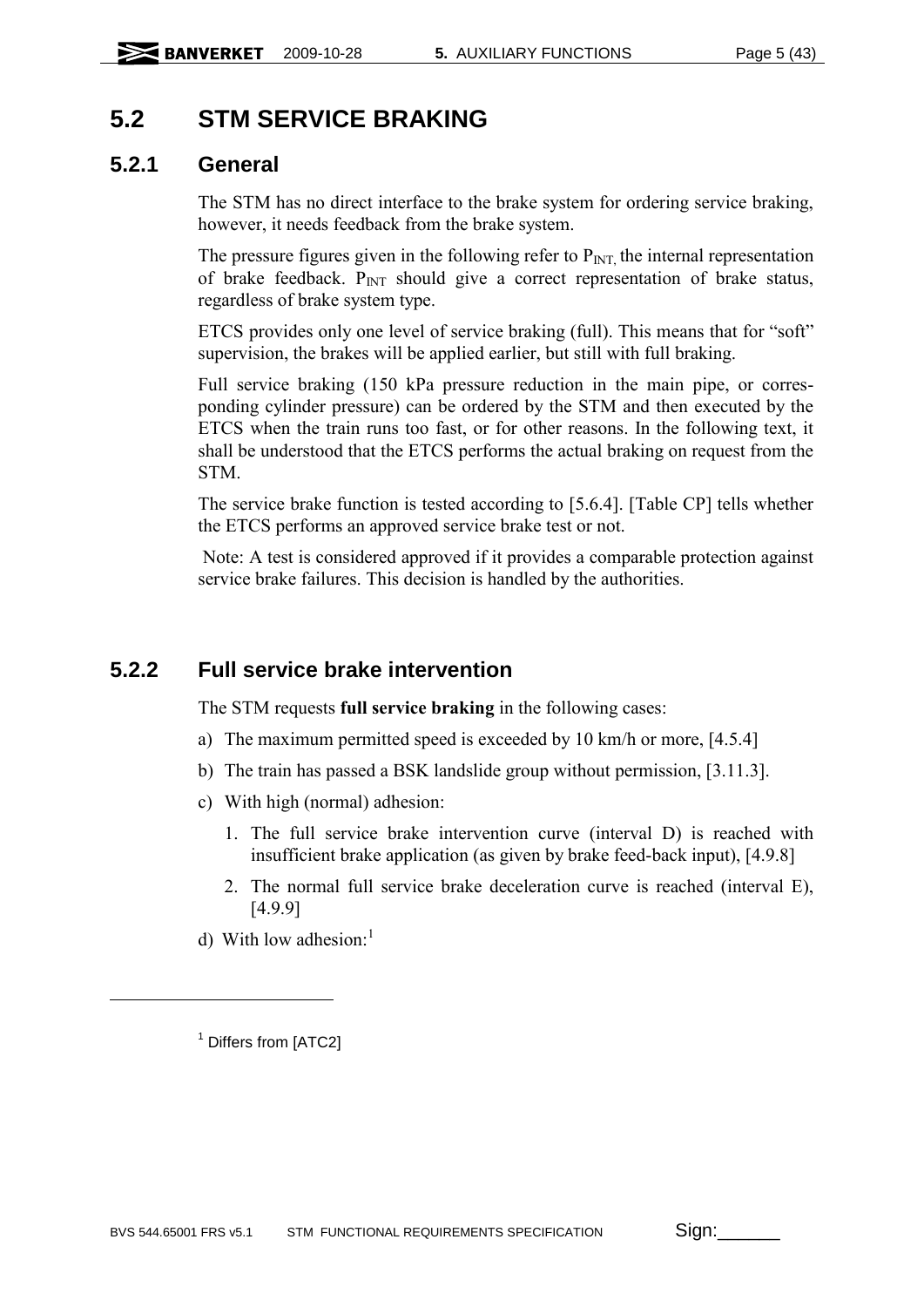- 1. The "soft" service brake application curve (interval D) is reached with insufficient brake application (as given by brake feed-back input), [4.9.8]
- 2. The "soft" service brake deceleration curve is reached (interval E), [4.9.9]
- e) At detection of a safety-affecting balise error (BF2 or BF3), [3.3.4]
- f) When the STM has ordered emergency braking, [5.3]
- g) When the STM brake test has not been performed over a 32 hours period (time out)  $[5.6.4]$ <sup>2</sup>
- h) When the train moves a few m from stationary with the direction controller in neutral position  $[5.6.6]$ <sup>3</sup>
- i) Passive Shunting.
- j) The driver does not acknowledge an STM area transition.

### <span id="page-5-0"></span>**5.2.3 Indications on the DMI**

When full service braking is applied, a corresponding indication will appear (BROMS).

F5001. Reserve.

 $\overline{a}$ 

F5002. When the brake may be released the LOSS button shall become available.

## <span id="page-5-1"></span>**5.2.4 Releasing full service brake**

Service braking can normally be released reciprocally with brake intervention, ie. when the train is in a situation such that the brake would not be applied, it will be possible to release it.

The driver requests brake release by pressing the LOSS button. In certain cases an additional driver action may be needed to be able to proceed.

F5003. a) An STM-ordered service brake shall not be released before the driver has requested this.

<sup>2</sup> Differs from [ATC2]

<sup>&</sup>lt;sup>3</sup> Differs from [ATC2]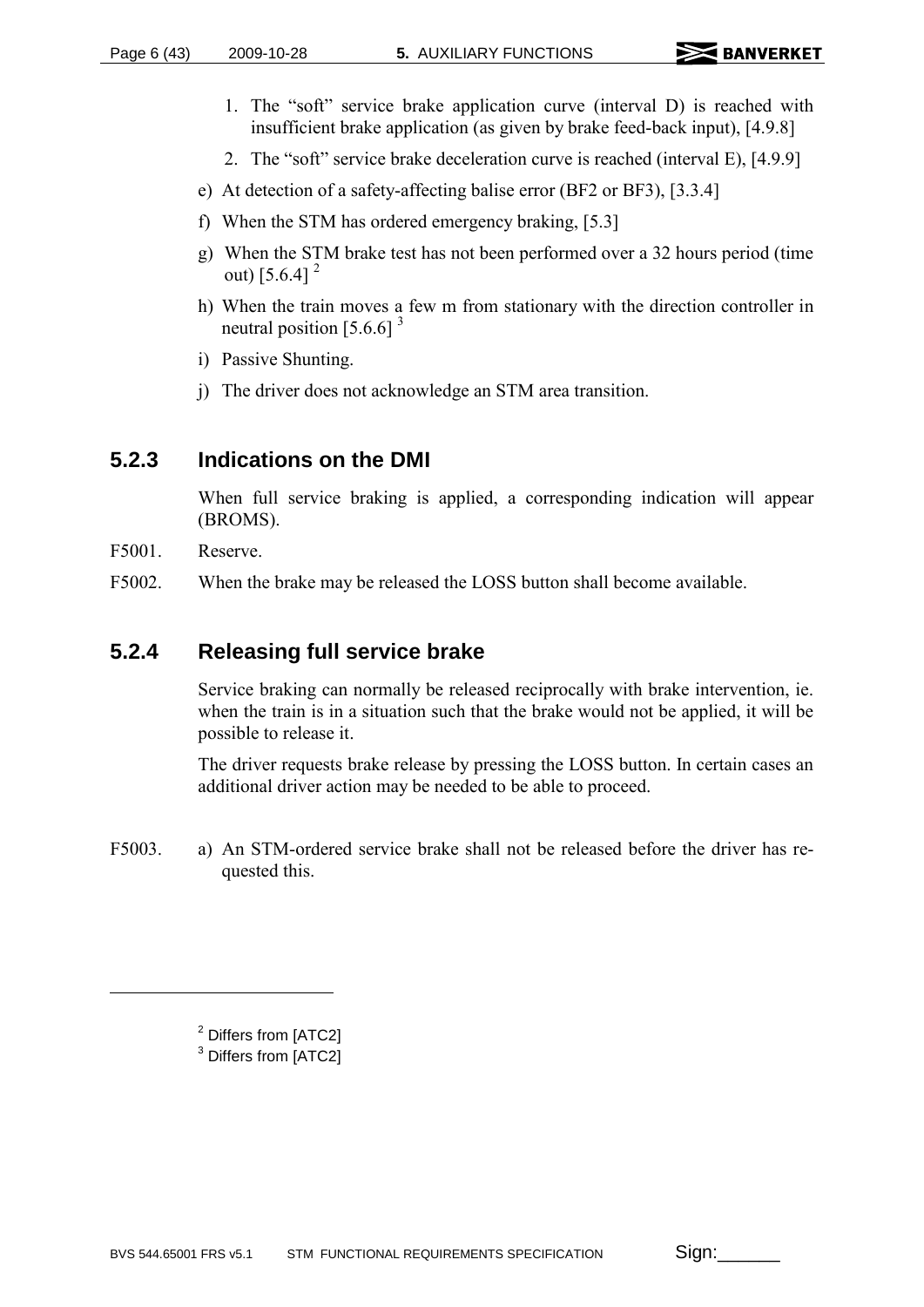- b) When there is no need for braking anymore, the brake shall be released when the driver requests this by pressing the LOSS button.
- c) If the LOSS button already was pressed beforehand, the brake shall not be released. The button activation shall only be registered at the moment it changes to a pressed state.
- F5004. During deceleration supervision the STM shall allow the full service brake to be released when the train is in a situation such that the brake would not be applied:
	- a) Expect Stop, the train has slowed down below the release speed [4.9.11]
	- b) Expect Proceed, the train has slowed down below Vtarg + 10 km/h [4.9]
	- c) The train has slowed down "back" through the braking curve intervals, to a point before the intervention curve [4.9].

*Note.* The STM allows the full service brake to be released in these cases too:

- 1. When a previous STM emergency braking has been released and  $V_{\text{TRAIN}}$  <  $V_{MAX}$  + 5 km/h (i.e.  $\leq$  45 km/h) after an unexpected stop passage (not aimed at by an Expect Stop distant signal) [3.4.4]
- 2. When the train has come to a halt after passing a stop signal [3.4.4]
- 3. When the train has come to a halt after passing BSK [3.11.3]
- 4. After balise error alarm with STM braking, when the train speed has slowed down to 80 km/h (or after 2 s, if  $V_{\text{TRAIN}} \leq 80$  when the braking started), [3.3.4]
- 5. With max speed supervision, at the train speed  $V_{\text{TRAIN}} < V_{\text{MAX}} + 5$  km/h, [4.5.4]
- 6. When rolling from stationary with the controller in neutral position, immediately, [5.6.6]
- 7. At brake test time-out, when the brake test has not been performed during the past 32 hours or more, and the driver requests such a test [5.6.4].<sup>4</sup>

## <span id="page-6-0"></span>**5.2.5 Service brake supervision**

F5004A. a) The service brake function shall be considered faulty if, when service brake is requested,

<sup>4</sup> Differs from [ATC2]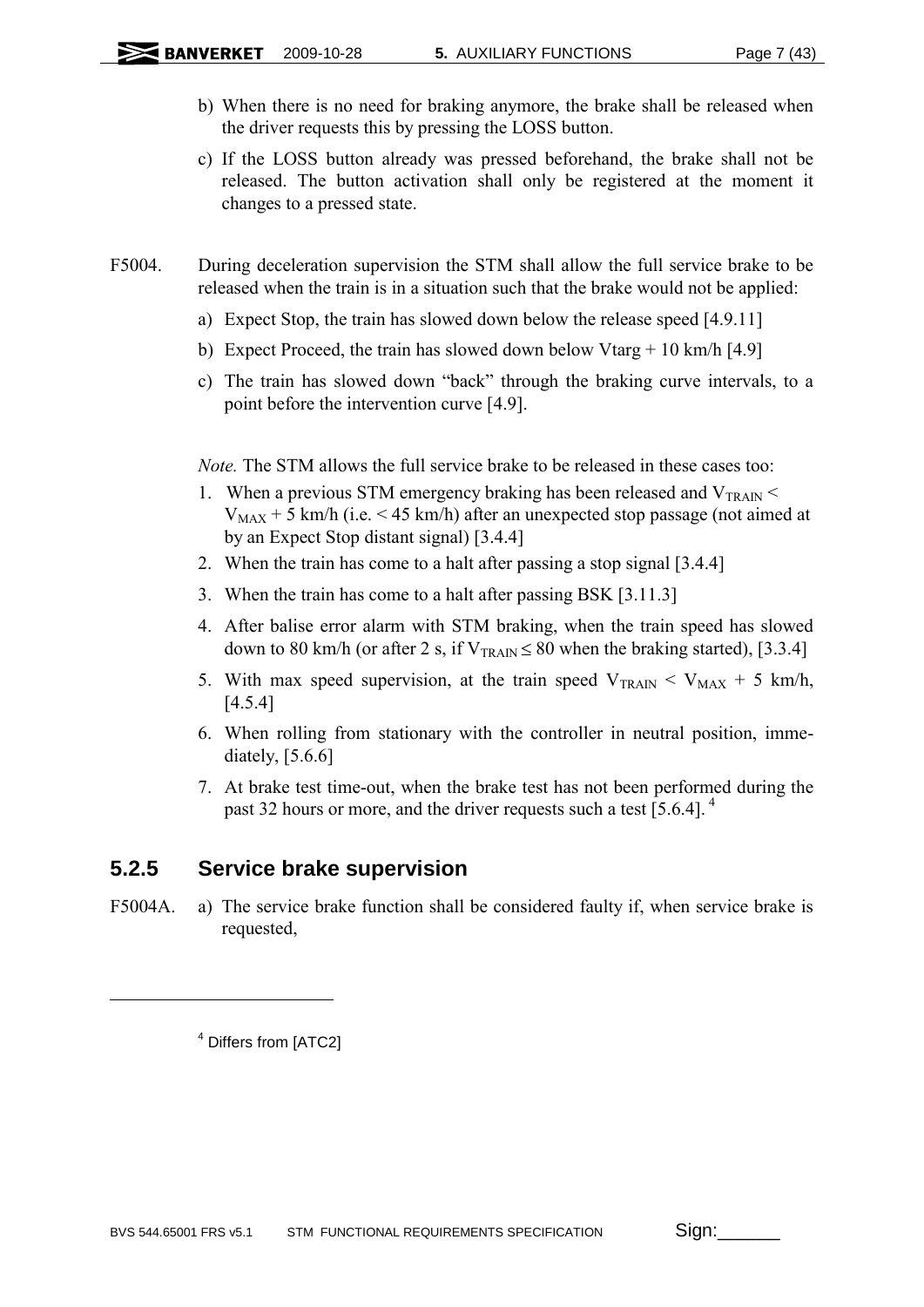- 1. After the set delay time (max 10 s), a drop in pressure ( $P_{INT}$ ) of at least 60 kPa has not been achieved, or
- 2. If the ETCS does not acknowledge that a service brake order has been given by the STM.<sup>5</sup>
- b) If the service brake is faulty:
	- 1. The error message "DRIFTBROMSFEL" shall appear.
	- 2. The emergency brake shall be activated, while still retaining the service brake request.
	- 3. In this case the emergency braking shall be released according to the same rules that applied to the corresponding service braking.

*Note.* During the brake test sequence [5.6], full service brake will be applied and the STM waits until:

- At least a 25 kPa pressure drop in  $P_{INT}$  is achieved.

*Note.* The pressure reduction is measured in relation to the initial value measured before the service brake was applied.

<sup>5</sup> Differs from [ATC2]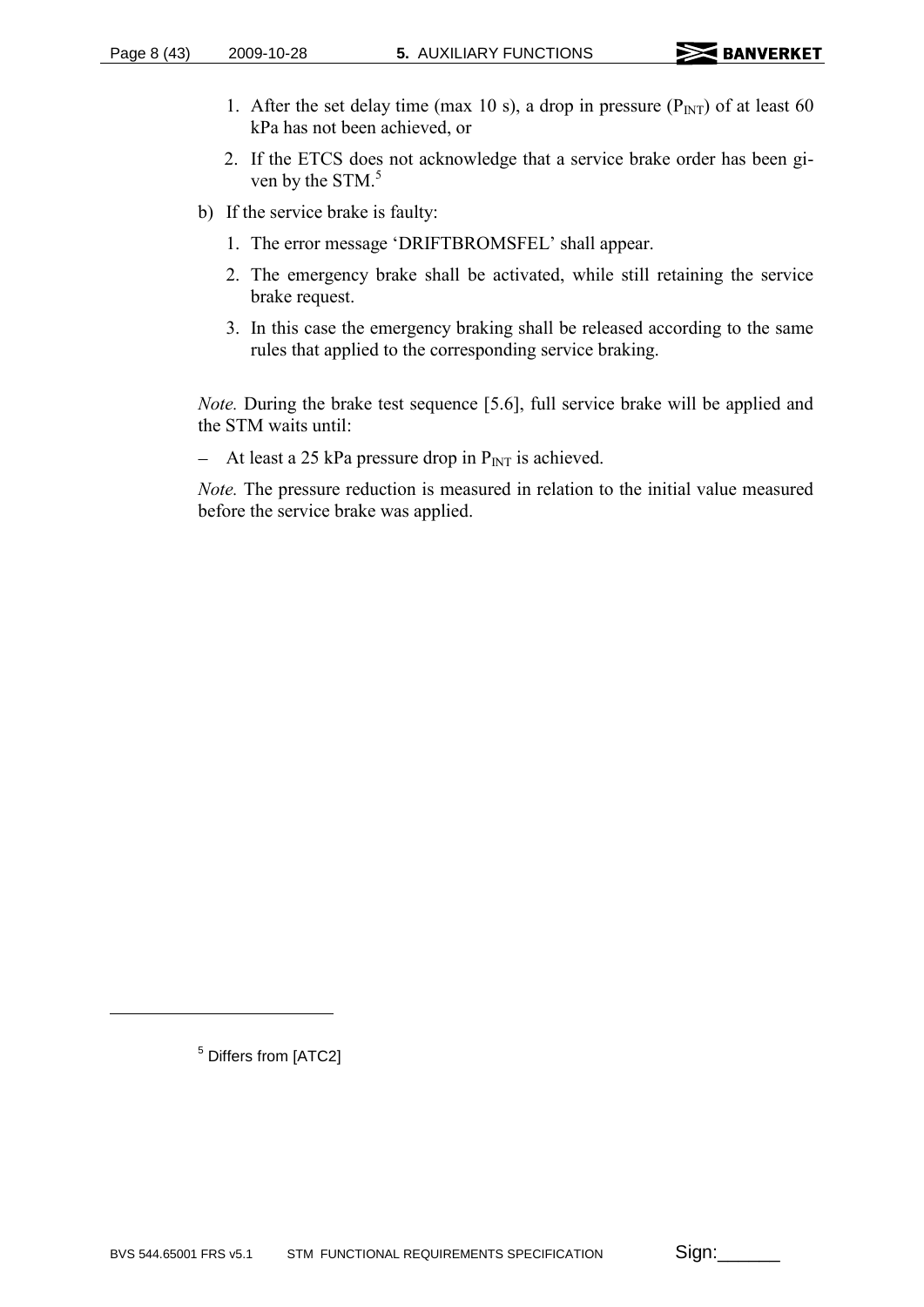# <span id="page-8-0"></span>**5.3 STM EMERGENCY BRAKING**

### <span id="page-8-1"></span>**5.3.1 General**

This section deals mainly with the optional direct interface to emergency brake. STM emergency brake orders are given to this interface, but also to the ETCS as an extra safety measure.

The direct emergency brake interface is installed when the emergency brake test of the connected ETCS system does not reach the same standard as the STM"s own brake test or the emergency brake response time via ETCS is too long. This decision is handled by the authorities.

For STM"s without this interface, emergency braking is performed via ETCS commands.

The emergency brake function is tested according to [5.6.5], and [Table CP] tells about its installation status.

# <span id="page-8-2"></span>**5.3.2 Physical connection**

#### **5.3.2.1 Connection to the vehicle – UIC air brake**

- F5004B. a) The emergency brake output of the STM:
	- 1. Shall feed an emergency brake valve (SIFA) connected to the main brake pipe,
	- 2. Alternatively it shall control a security loop or corresponding circuit in a trainset.
	- b) When emergency brake is required, the STM shall interrupt the feeding of the SIFA valve.

*Note*. The valve coil is then de-energised, the valve opens, the main pressure pipe is emptied and the emergency brake is applied. For installations without main pipe, the brake cylinders will be pressurized with maximum pressure.

*Note.* The SIFA valve may also be used as a brake valve for the vigilance control. Refer also to the [GRS].

*Note.* In most installations the STM emergency brake output will also control the magnetic valve for blocking of brake pipe charging. This serves to block feeding of the brake pipe during emergency braking.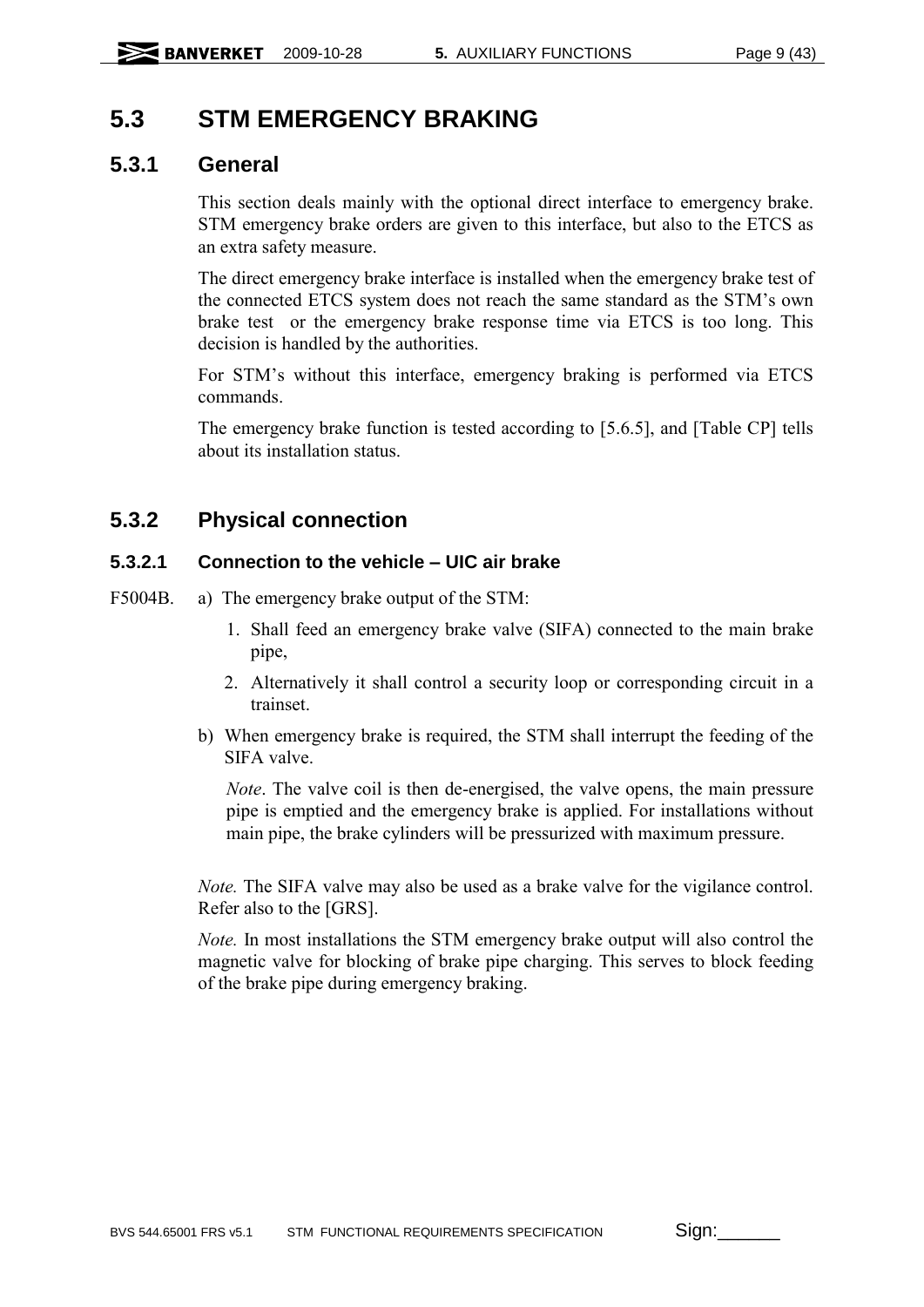**BANVERKET** 

- F5004C. In the following cases the emergency brake valve (or security loop) shall be fed independently of the STM emergency brake output:
	- a) When the STM is disabled with the STM isolation switch.
	- b) When the STM is in a non-operative state as controlled from the ETCS. $<sup>6</sup>$ </sup>

*Note*. When the STM is in No Power (NP) or Failure (FA) state it may be isolated to avoid emergency braking  $[4.3.10-11]$ .<sup>7</sup>

*Note.* The vigilance control must be unaffected by this.<sup>9</sup>

*Note.* With loss of power, the emergency brake may be applied anyway.

#### **5.3.2.2 Connection to vehicles with EP brake system**

- F5005. The security loop or corresponding circuit in the train shall be controlled by the STM:
	- a) Normally by the STM emergency brake output,
	- b) Alternatively via commands from STM to ETCS.<sup>10</sup>

#### **5.3.2.3 Emergency brake control**

- F5006. At the same time as the STM applies the emergency brake, the following actions shall be taken as extra safety measures:
	- a) Full service braking shall be requested (to be made by ETCS).
		- 1. Exception: This shall not be done during brake test [5.6.4]
	- b) ETCS emergency braking order shall be given.<sup>11</sup>
		- 1. Exception: This shall not be done during the brake test if the direct emergency brake output is connected [5.6.4]

*Note*. The exceptions for brake test serve to avoid hiding of a faulty emergency brake output by the redundant brake functions.

 $^6$  This requires emergency brake inhibition, or an active emergency brake output

 $\mathrm{^{7}}$  This requires emergency brake inhibition, or an active emergency brake output

 $^8$  Emergency braking can occur in states NP or FA (contradicting to the [ESTM])..

<sup>&</sup>lt;sup>9</sup> Installation requirement

<sup>&</sup>lt;sup>10</sup> Differs from [ATC2]

<sup>&</sup>lt;sup>11</sup> Differs from [ATC2]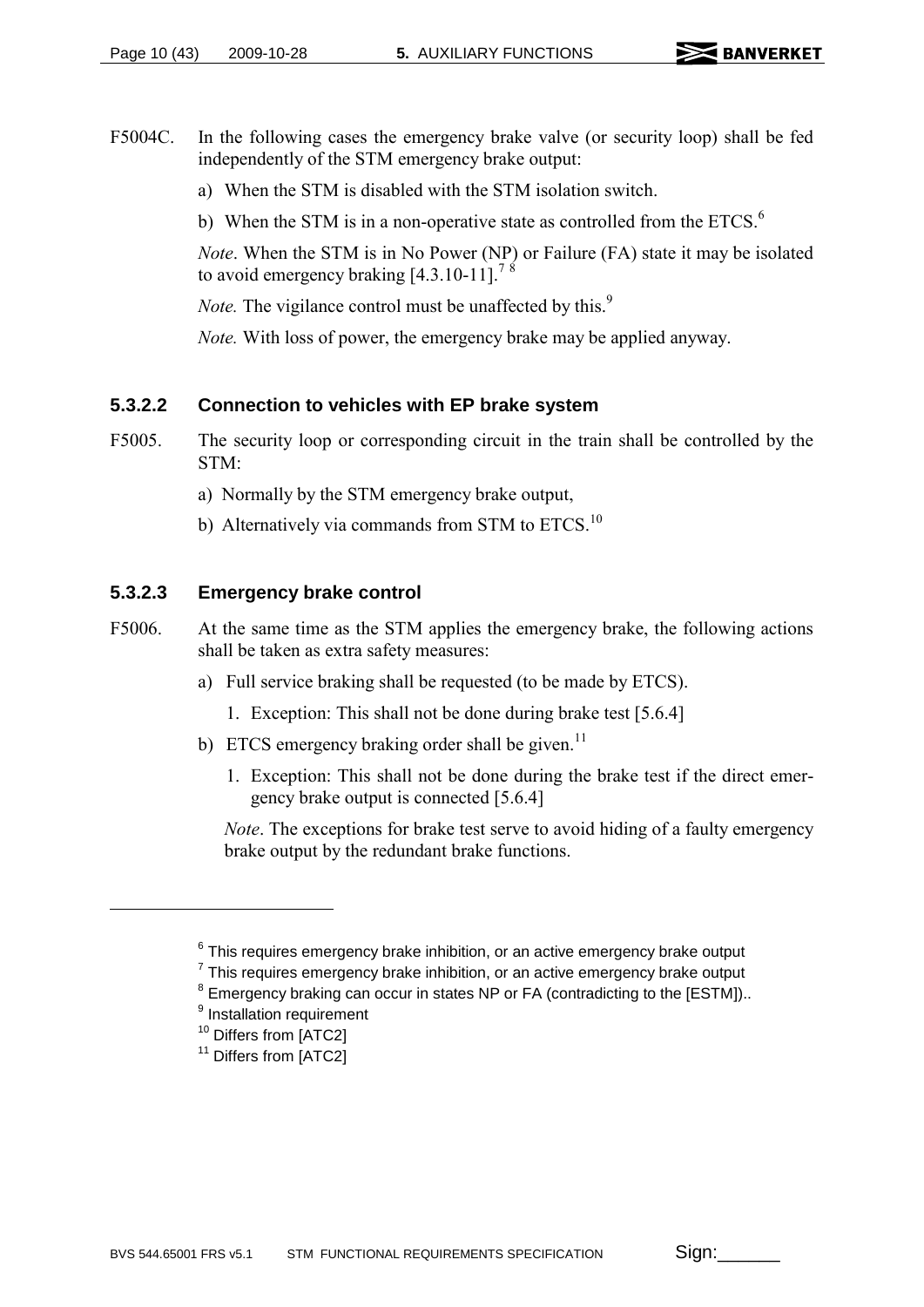## <span id="page-10-0"></span>**5.3.3 Emergency brake intervention**

The STM applies emergency braking if:

- a) The leading engine passes a main signal at stop [3.4.4].
	- 1. Exception: Stop passage is permitted and  $V_{TRAN} \leq 40$  km/h
- b) The max speed is exceeded by  $\geq 15$  km/h [4.5.4].
	- 1. Exception: supervision of  $V_{MAX} = 40$  km/h before the brake has been released after an unexpected stop signal passage [3.4.4].
- c) The emergency braking curve is passed during deceleration supervision [4.9.10]
- d) Balise group End of Shunting (SX), is passed during shunting,  $[3.11.4]^{12}$
- e) During full service braking, if the service brake function is considered faulty by the STM [5.2.5]
- f) Exceptions to a-c: Active Shunting mode or Installation area.

When a balise failure occurs, the dark speed (if applicable) is not imposed until the speed has been reduced to 80 km/h, this is to avoid emergency braking at higher speeds.

# <span id="page-10-1"></span>**5.3.4 Indications on the DMI**

F5007. Reserve.

*Note.* The ETCS ensures that, when emergency braking has been applied, a corresponding indication is displayed.

F5008. When the emergency braking can be released, the LOSS button shall become available.

# <span id="page-10-2"></span>**5.3.5 Releasing the emergency brake**

#### **5.3.5.1 General**

 $\overline{a}$ 

Emergency braking can, in most cases, be released reciprocally with brake intervention, ie. when the vehicle is in a situation such that the brake would not be applied, it will be possible to release it. Special rules apply in some cases, see further below.

<sup>&</sup>lt;sup>12</sup> Differs from [ATC2]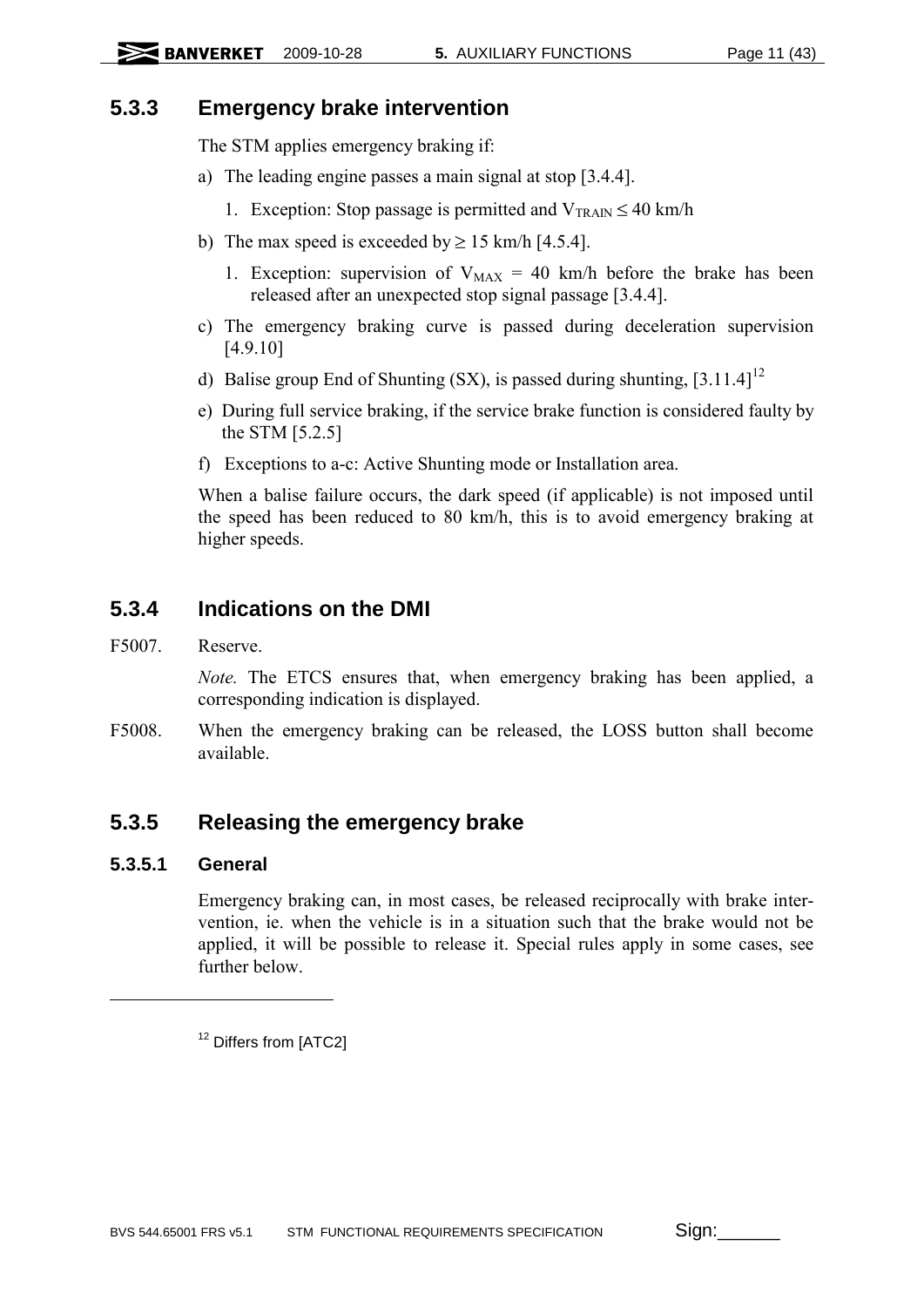The driver requests brake release by pressing the LOSS button. In some installations an additional driver action may be needed to allow the train to proceed.

When the driver requests brake release while the train is running below the emergency brake speed limit, but above the service brake speed limit, only the emergency brake will be released.

When the driver requests brake releasing while running below both speed limits, the emergency brake and the service brake will be released at the same time.

- F5009. a) An STM-ordered emergency brake shall not be released before the driver has requested this.
	- b) When a request for braking has ceased, the brake shall be released when the driver requests this by pressing the LOSS button.
	- c) If the button already was pressed beforehand, the brake shall not be released. The button activation shall only be registered at the moment it changes to a non-pressed state.

*Note*. If possible, the driver should not be forced to perform more than one action in order to release the brake. This includes all necessary actions (required by the STM, the ETCS or any other trainborne system) to achieve brake release.

F5010. After emergency braking caused by overspeed during max speed or deceleration supervision: The STM shall allow brake release reciprocally with brake intervention, i.e. when the train is in a situation such that the brake would not be applied, it would be possible to release it.

#### **5.3.5.2 After BSK, SX or a stop signal**

Emergency braking caused by passing a stop signal (which was not aimed at by a preceding Expect Proceed distant signal) or a BSK or an SX group cannot be released until the train has stopped. [3.4.4, 3.11.3-4]

#### **5.3.5.3 After an unexpected stop signal**

When passing a stop signal where the previous distant signal indicated Expect Proceed (alternatively an extended Expect Stop that aimed past the stop signal and was not combined with a Stop signal), the emergency braking shall be released according to the following rule.

After a deceleration  $R \ge 0.7 \cdot b$  has been measured (where b = full service brake deceleration), the emergency brake  $-$  but not the full service brake  $-$  shall be releasable (able to release when the LOSS button is pressed).

Full service braking shall remain, and become releasable (as usual) when the train speed is below 45 km/h (as with max speed supervision of 40 km/h).

Refer to [3.4.4].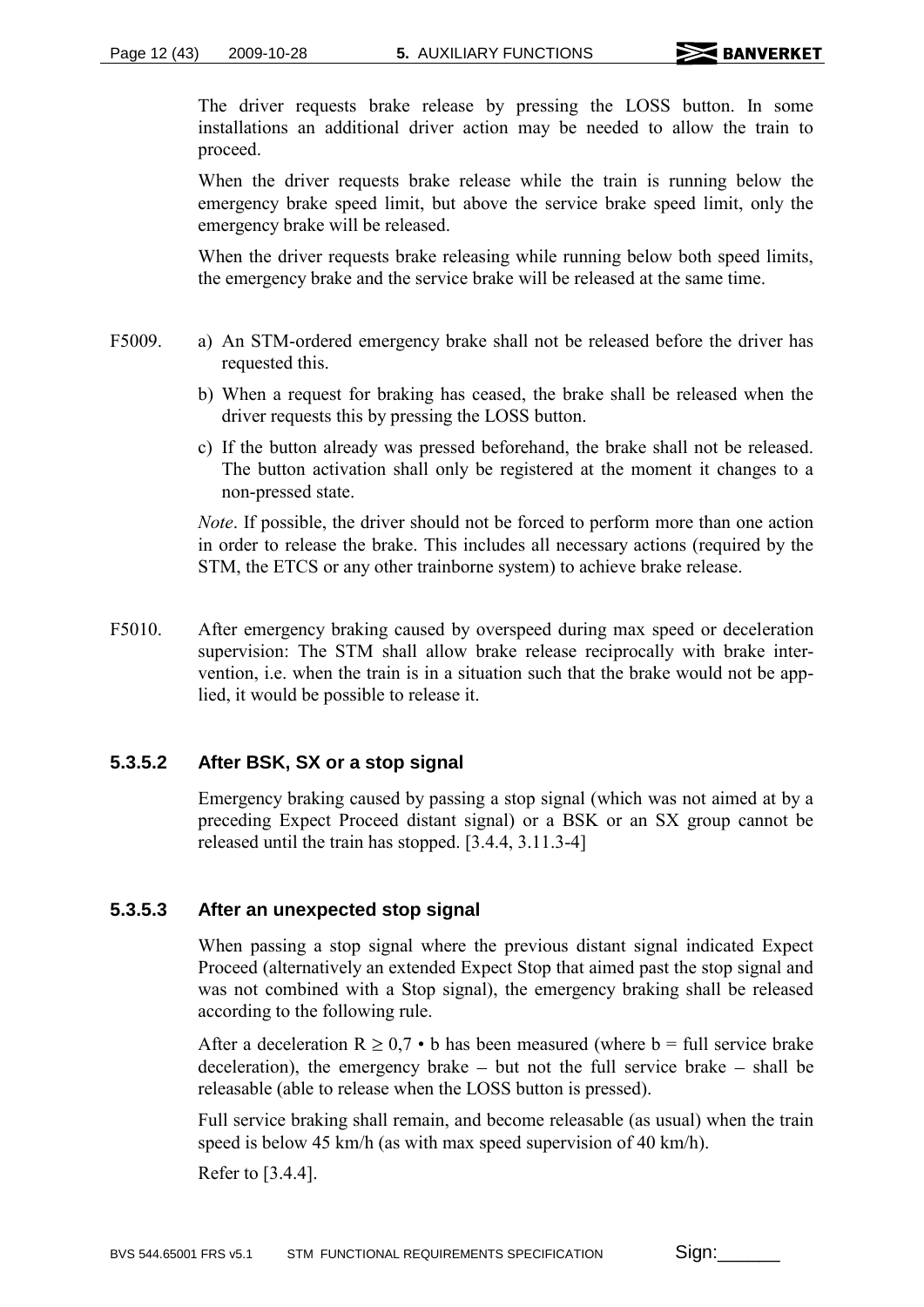## <span id="page-12-0"></span>**5.3.6 Emergency brake supervision**

- F5010A. If the STM has its own emergency brake interface, and has applied emergency braking, and ...
	- a) 60 kPa pressure reduction in  $P_{INT}$  has not been achieved within required time  $(T_{EBCHK})$  since the braking started (was ordered), or
	- b) An electrical failure is detected in the emergency brake output circuitry,
	- c) Then an error message "NÖDBROMSFEL" shall be given and the STM shall enter Failure state.<sup>13</sup>

*Note*. For brake pipe systems (UIC) the required time ( $T_{EBCHK}$ ) is 1,25 seconds.

*Note*. For systems where the brake response signal is fetched from cylinder pressure, directly or indirectly, the required time  $(T_{\text{EBCHK}})$  is 3,25 seconds.

- F5010B. For STM emergency braking via the ETCS interface (and the STM is not equipped with a direct emergency brake of its own), the following shall apply.
	- a) The STM shall compute and use this ETCS emergency brake check time limit,  $T_{ETCS-EBCHK}$  =  $T_{EBRE}$  +  $T_{EBCHK}$ .
	- b) Error shall occur if 60 kPa pressure reduction in  $P_{INT}$  has not been achieved within the required time  $(T_{ETCS-EBCHK})$  since the braking started (was ordered).
	- c) If error was detected, the message "NÖDBROMSFEL" shall be indicated.
	- d) If error was detected, the STM shall enter the Failure state FA.

## <span id="page-12-1"></span>**5.3.7 Emergency brake test**

The emergency brake test sequence is defined in [5.6.4]. This brake test sequence will halt if:

- $-$  60 kPa pressure reduction in P<sub>INT</sub> is not achieved,
- within a predetermined time after the emergency brake valve has been opened.

The brake response is measured relative to the momentary status measured at the start of the emergency braking.

For testing of the emergency brake function via the ETCS (when there is no specific STM emergency brake interface), refer to [5.6.4].

<sup>&</sup>lt;sup>13</sup> Differs from [ATC2]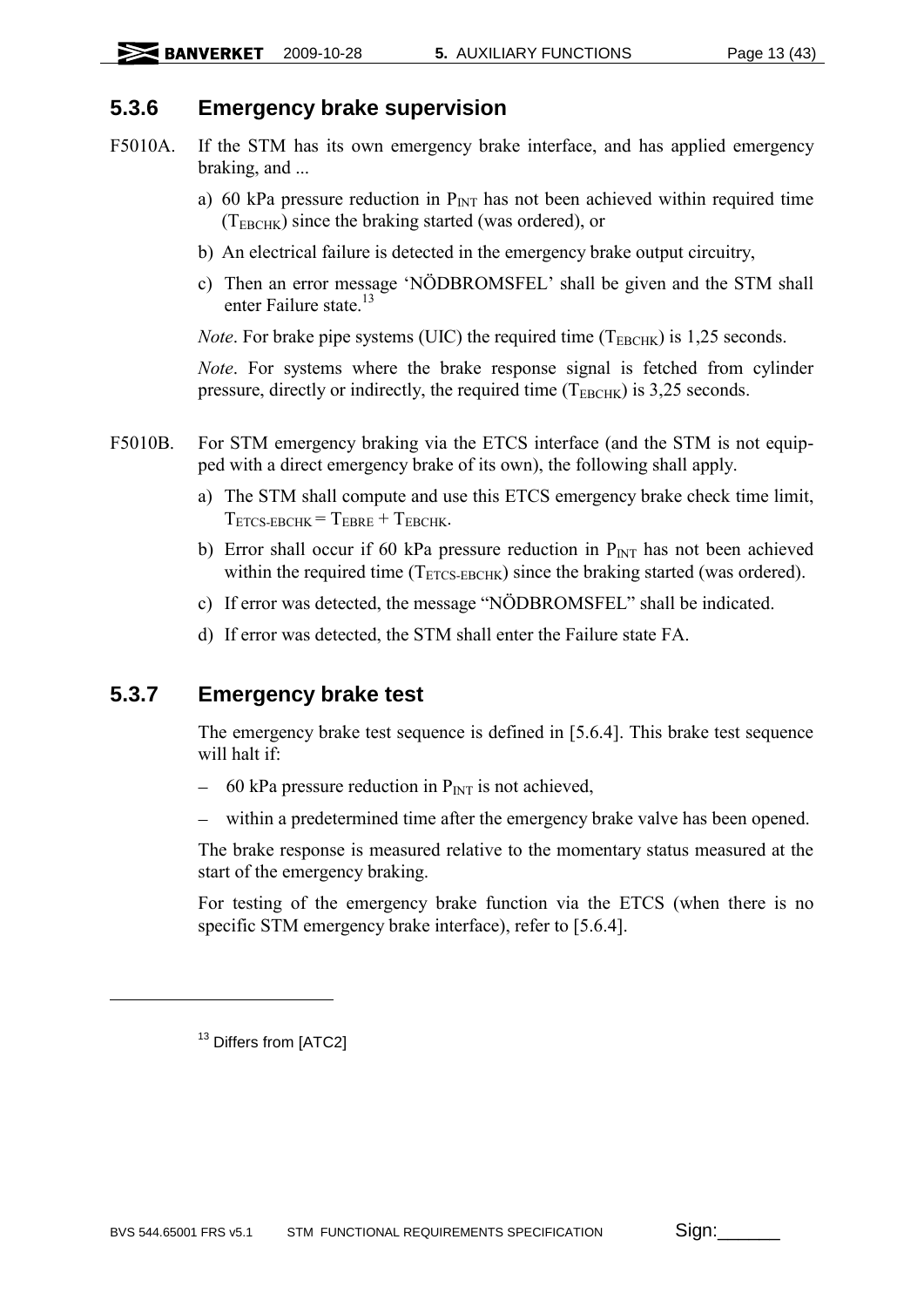

(blank)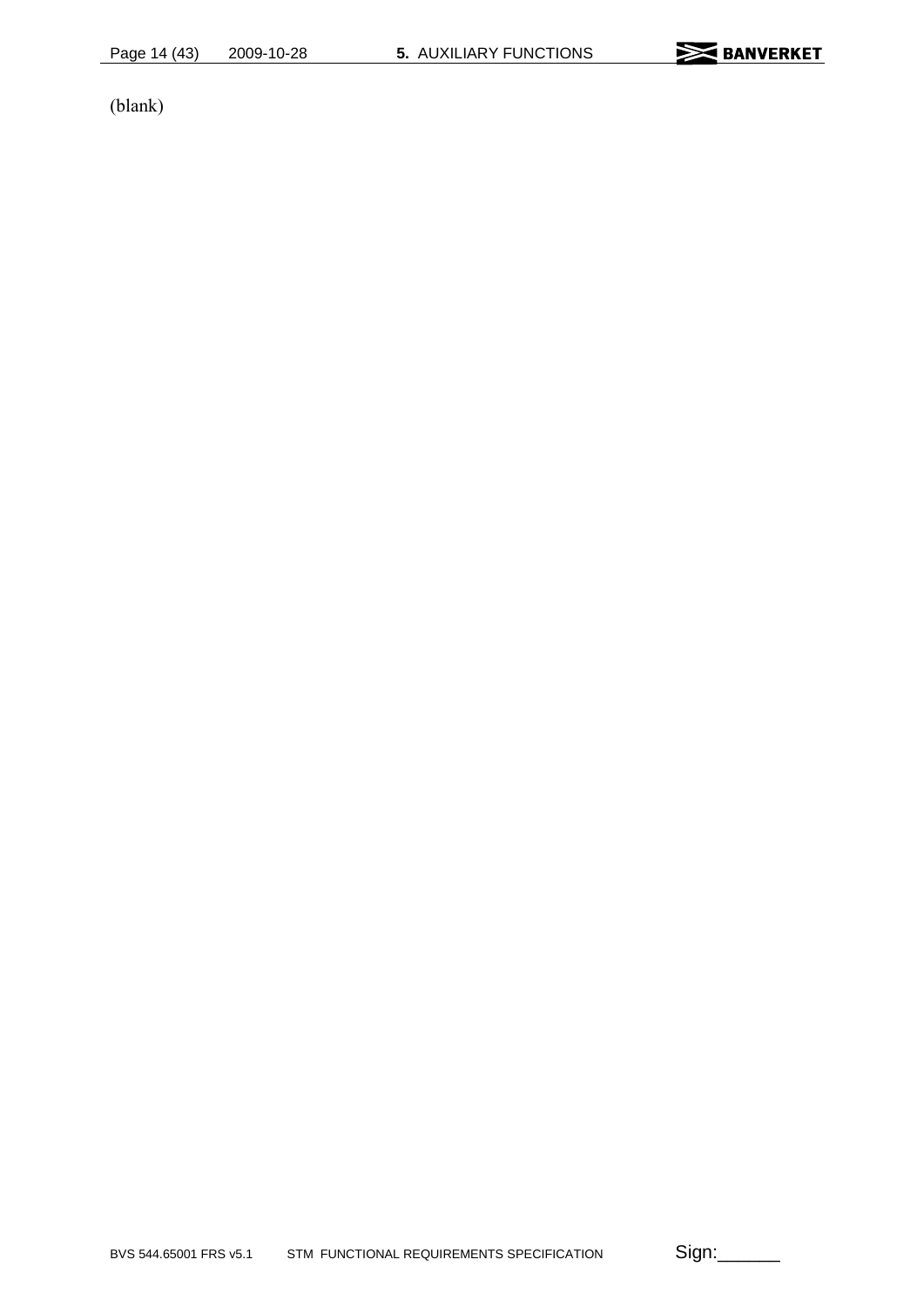# <span id="page-14-0"></span>**5.4 BALISE READING AND TRANSMISSION TEST**

## <span id="page-14-1"></span>**5.4.1 Information points**

An information point can "legally" consist of 2...5 balises. During fault conditions, lone balises may occur. At least two balises are required for transmission of safety information. An information point can be intended for one or both directions, depending on function.

The balise reading function must be able to handle two main types of balises [F5025]:

- a) Information balise, sends synchronized telegrams with three 8-bit code words and one synchronization word. Every accepted telegram must be surrounded by two synchronization words.
- b) Marker, sends a continuous unsynchronized stream of zeroes. Is mostly used as B-balise, see below. A faulty information balise can sometimes appear as a marker.

#### **5.4.1.1 Telegram composition**

F5011. The STM shall handle information from the balises given in the form of logical zeroes and ones, which are put together to information words consisting of 8 bits.

*Note.* One bit is the smallest unit and can be a one or a zero.

*Note.* Zeroes are transmitted actively in the airgap. This means that when no balise is present, a stream of logical ones will be received.

F5012. The STM shall handle every synchronized telegram with three information words that are called X, Y and Z.

> *Note.* The information is differently interpreted for the X-, Y- and Z-words [Chapter 3].

# <span id="page-14-2"></span>**5.4.2 Amount of information transferred**

- F5013. Telegrams shall be received by the STM while passing an information balise:
	- a) This will continuously repeat a telegram of 32 bits length,
	- b) With the bit frequency 50 kbit/s.

*Note*. A telegram is thus transmitted every 640:th μs.

*Note.* The received number of telegrams can vary considerably (from about 8 at 300 km/h to about 300 at 10 km/h, or an unlimited number while the train is stationary) depending on the train speed and the transmission conditions (damp iron ore concentrate on the balise and similar).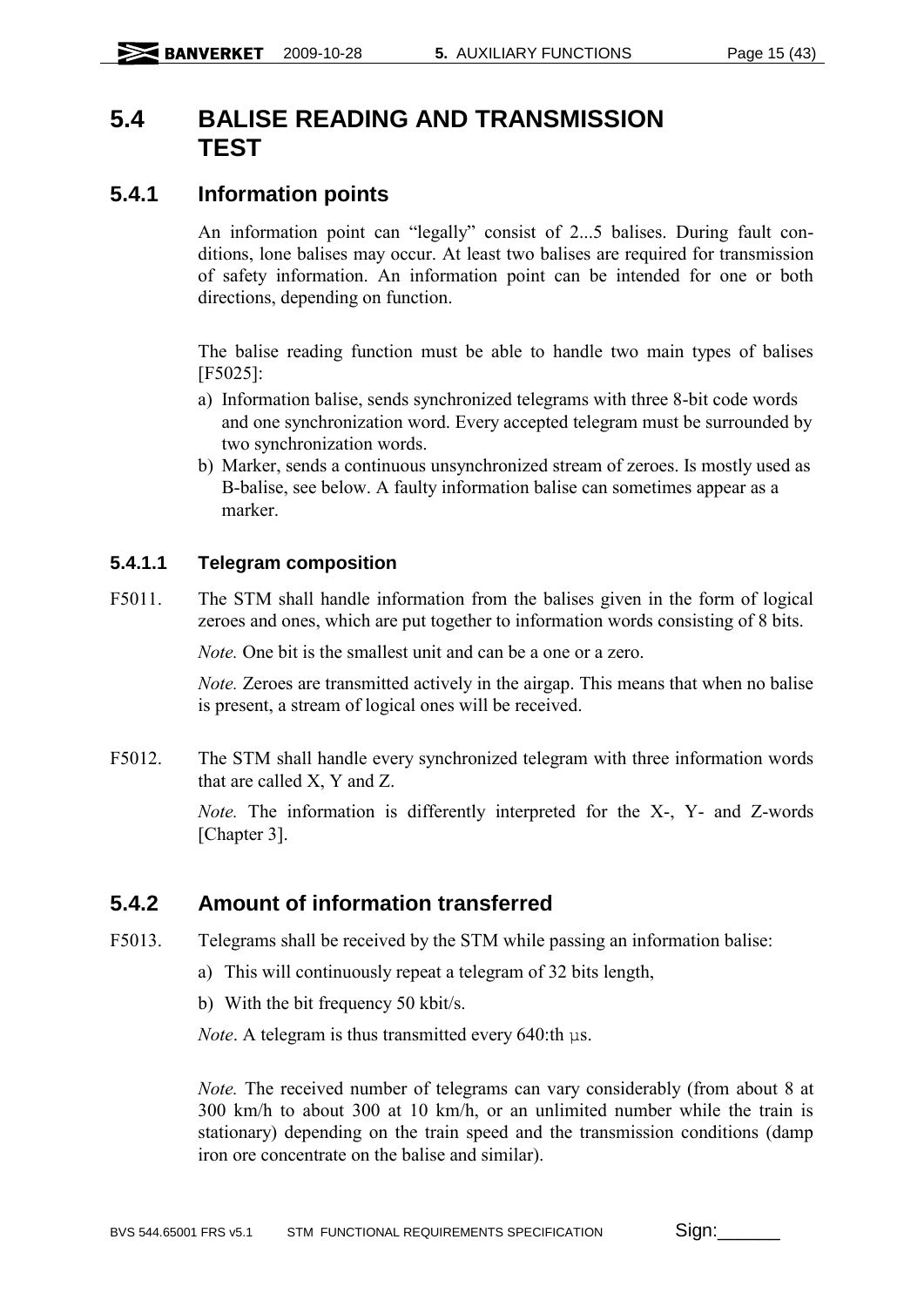F5014. Transfer rate and contact distances shall give a theoretical number of at least 8 telegrams from one balise to be received at speeds up to 300 km/h.

> *Note.* In practice, the number of correctly received telegrams may be down to 4, but not less.

- F5015. The STM shall handle telegrams that have the following structure.
	- a) Every telegram contains a synchronization word, that is inverted every second telegram cycle.
	- b) One telegram shall only be accepted when the synchronization word (S) and its inverse  $(S^*)$  are located on each side of the data bits.
	- c) The telegram is disposed according to the following table.

<span id="page-15-1"></span>*Table 5.4-1. Telegram composition*

|    | <b>NAME</b>          | <b>BITS</b> | <b>FUNCTION</b>                                                                                  |  |
|----|----------------------|-------------|--------------------------------------------------------------------------------------------------|--|
| a) | S and S <sup>*</sup> | 8           | Synchronization word (every second sync word is inverted)                                        |  |
| b) | X                    | 8           | Balise category, coded in M(8,4) which gives totally 16<br>different combinations <sup>1)</sup>  |  |
| C) | Y and Z              | $2 * 8$     | Data words, coded in M(8,4), which gives $(2^4)^2 = 256$ different<br>combinations <sup>1)</sup> |  |
| d) | YZ                   | 16          | Data word coded in M(16,11) which gives $2^{11}$ = 2048 different<br>combinations $1$            |  |

1) *Note*. Only a subset of these combinations is permitted.

*Note.* About the meaning of the balise information and the configuration of different information points, see [Chapter 3].

F5016. The STM shall handle telegrams with contents and location of the synchronization words according to the following figure:

<span id="page-15-0"></span>*Figure 5.4-1. Synchronization words in a balise telegram*

| 01110010 | Data 24 bits | 00001101 | Data |
|----------|--------------|----------|------|
|          |              |          |      |

F5017. The STM shall handle telegrams where only 7 of the 8 bits in the synchronization word shall be inverted, so that a faulty inverting of the whole telegram shall be discovered.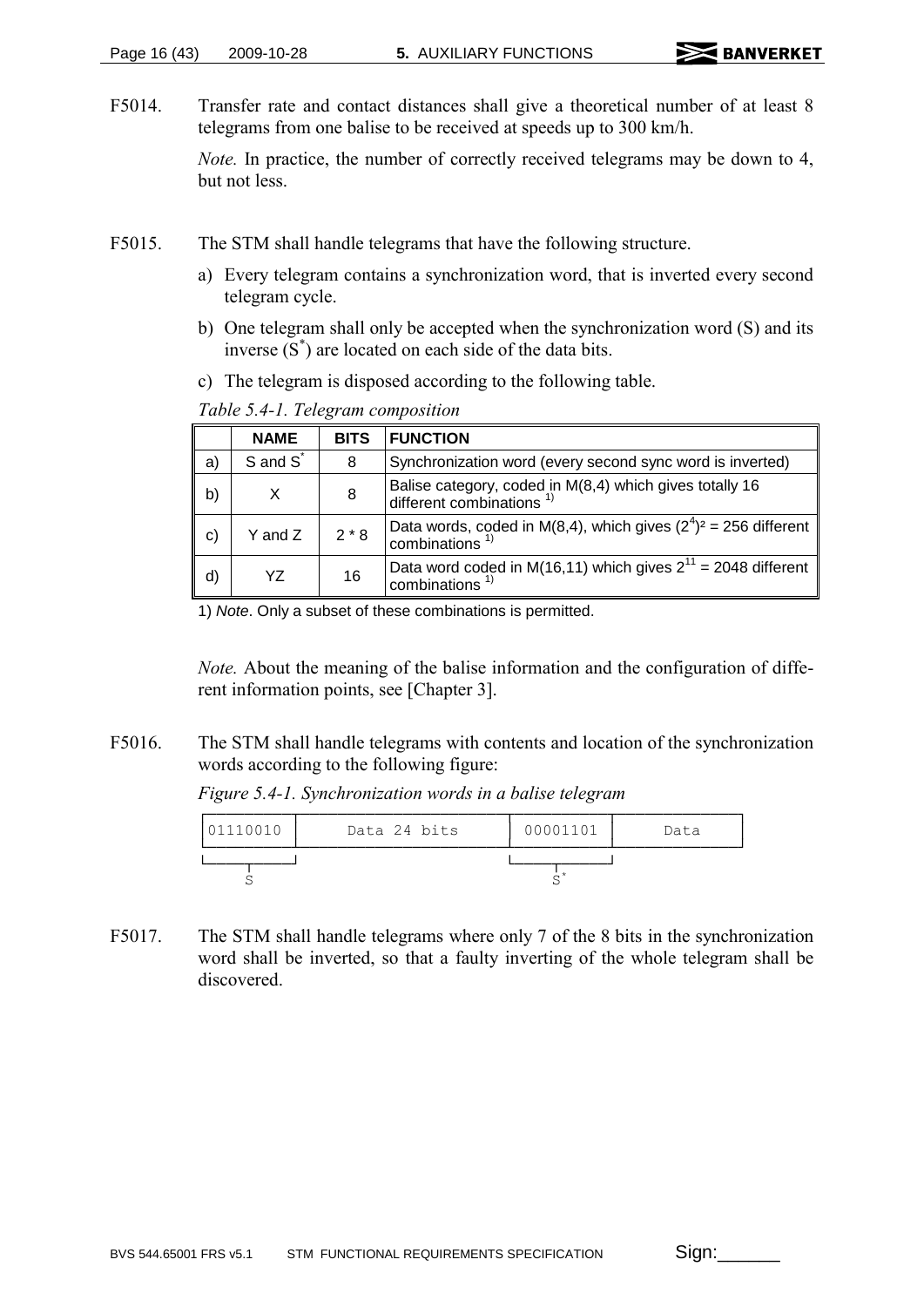## <span id="page-16-0"></span>**5.4.3 Transmission test (TEST1 or other)**

- F5018. When using a dedicated STM antenna:
	- a) Every 50:th ms the transmission functions shall be checked, i.e. the balise reading ability.
	- b) There shall be a special test function for this purpose, TEST1.
	- c) TEST1 shall check that:
		- 1. The output level from the transmitter is enough to activate passed balises, and
		- 2. That the sensivity of the receiver is enough to detect passed ATC-2 balises.

*Note.* If the transmitter is turned off, TEST1 will not work.

- F5019. When using a dedicated STM antenna:
	- a) The STM shall ensure that TEST1 works at the proper points of time.
	- b) If the transmitter is "on" and one or more TEST1 replies are lacking, the error shall be handled as stated below.
		- 1. A transmission error text message shall be sent [4.8.4.3].
		- 2. The STM shall always order full service braking [3.3.4].
		- 3. The STM shall erase all balise information.
			- a. This shall not cause any STM emergency braking.<sup>14</sup>
		- 4. The STM shall allow brake release when the train stops.<sup>15</sup>
		- 5. Failure state (FA) shall be entered if the problem persists when the driver presses the LOSS button.

*Note*. A transmission test (TEST1 or similar) reply could be interpreted as a marker balise.

F5020. When using a dedicated STM antenna, the STM shall distinguish between a transmission test and a marker.

 $14$  Because Vdark = 130 km/h.

<sup>&</sup>lt;sup>15</sup> To avoid ETCS emergency braking.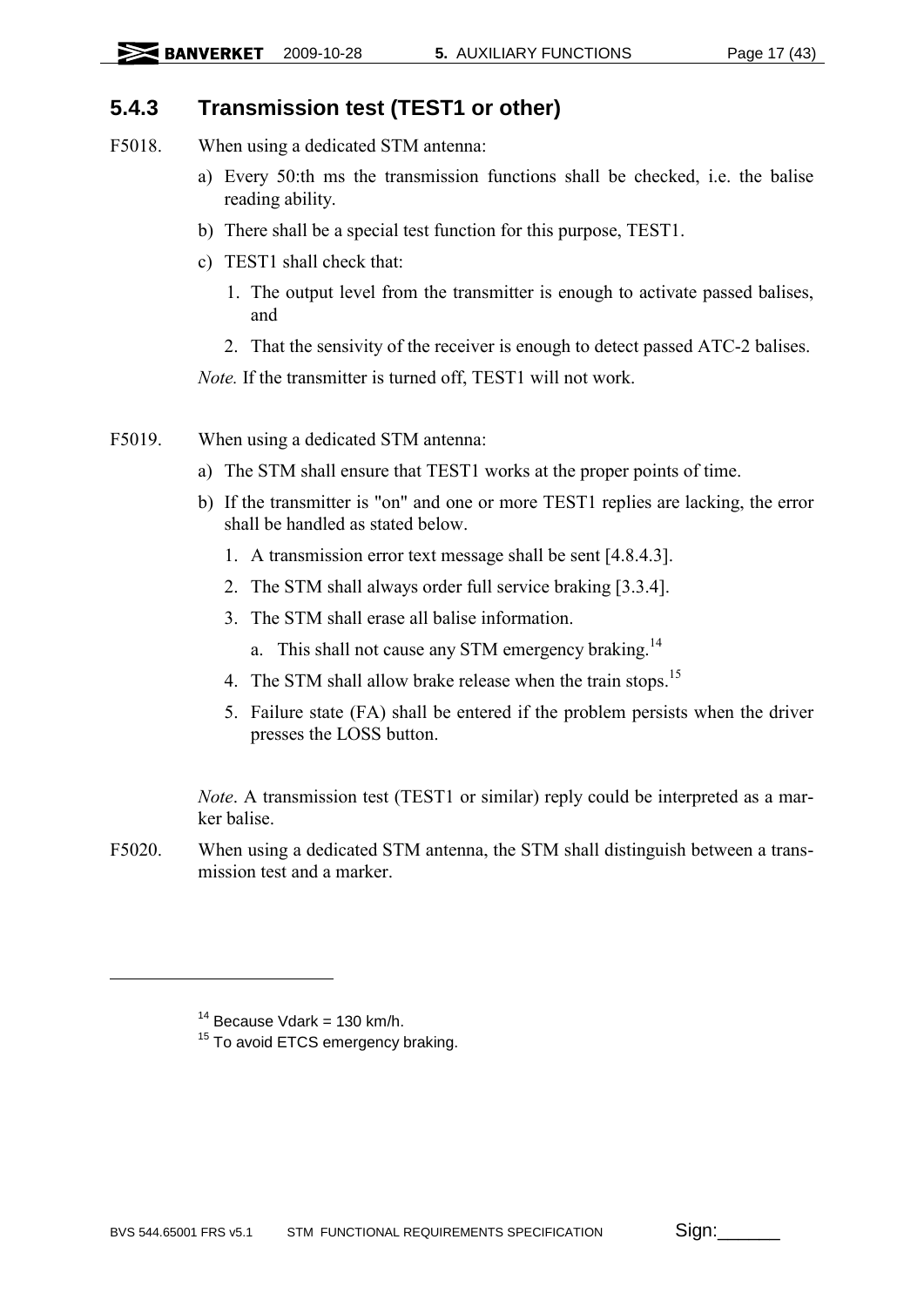# <span id="page-17-0"></span>**5.4.4 "Long balises"**

- F5021. a) The system shall check that no balise contact persists for more than 80 m.
	- b) In case of too long contact distance, the error shall be handled as stated below.
		- 1. A transmission error text message shall be sent [4.8.4.3].
		- 2. The STM shall always order full service braking.
		- 3. The STM shall erase all balise information.
			- a. This shall not cause any STM emergency braking.<sup>16</sup>
		- 4. The STM shall allow brake release when the train stops.<sup>17</sup>
		- 5. Failure state (FA) shall be entered if the problem persists when the driver presses the LOSS button.

# <span id="page-17-1"></span>**5.4.5 Transmitter On/Off**

- F5022. When using a dedicated STM antenna, the transmitter shall be in operation (active) when any of these conditions apply:
	- a) The cab is active and the direction controller = Forward/Reverse (not in Neutral), or
	- b) The train is rolling, or
	- c) There is balise contact.
- F5023. Reserve.

 $\overline{a}$ 

F5024. When using a dedicated STM antenna, the transmitter shut-down function shall be delayed by 10 seconds.

# <span id="page-17-2"></span>**5.4.6 Balise classification**

F5025. The balises shall be classified by the STM software according to the number of correctly received and synchronized telegrams, as shown in this table:

 $16$  Because Vdark = 130 km/h.

<sup>&</sup>lt;sup>17</sup> To avoid ETCS emergency braking.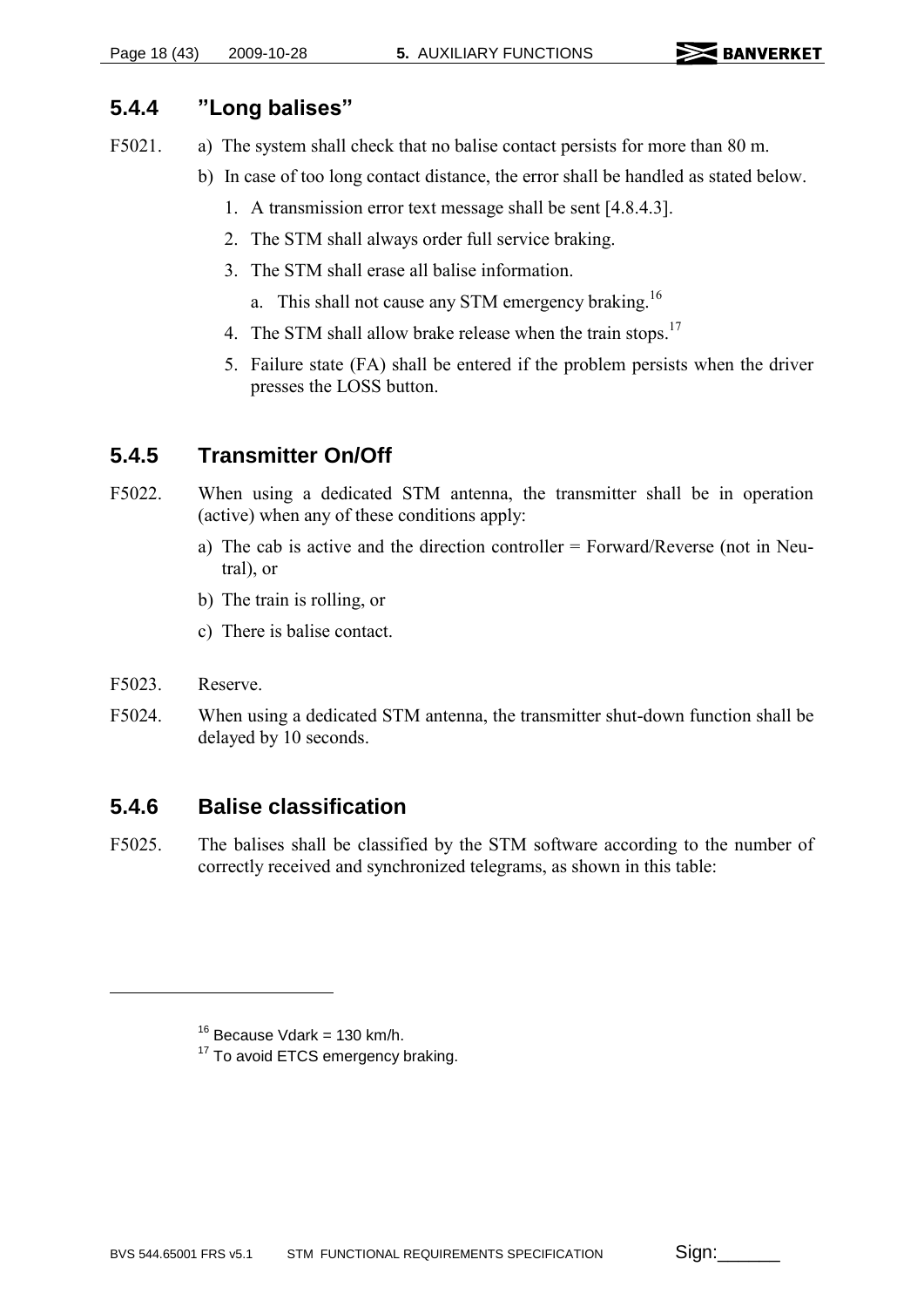<span id="page-18-1"></span>*Table 5.4-2. Balise classification*

|    | No. of telegrams | <b>Balise type</b>        |
|----|------------------|---------------------------|
| a) |                  | Marker                    |
|    | 13               | Faulty information balise |
| C. |                  | Information balise        |

F5026. If a faulty information balise, intended for the present or the opposite direction, is found, balise error alarm shall be given [3.3].

# <span id="page-18-0"></span>**5.4.7 Balise density**

#### F5027. Reserve

The STM is able to manage at least 4 balise groups per second [3.2.5].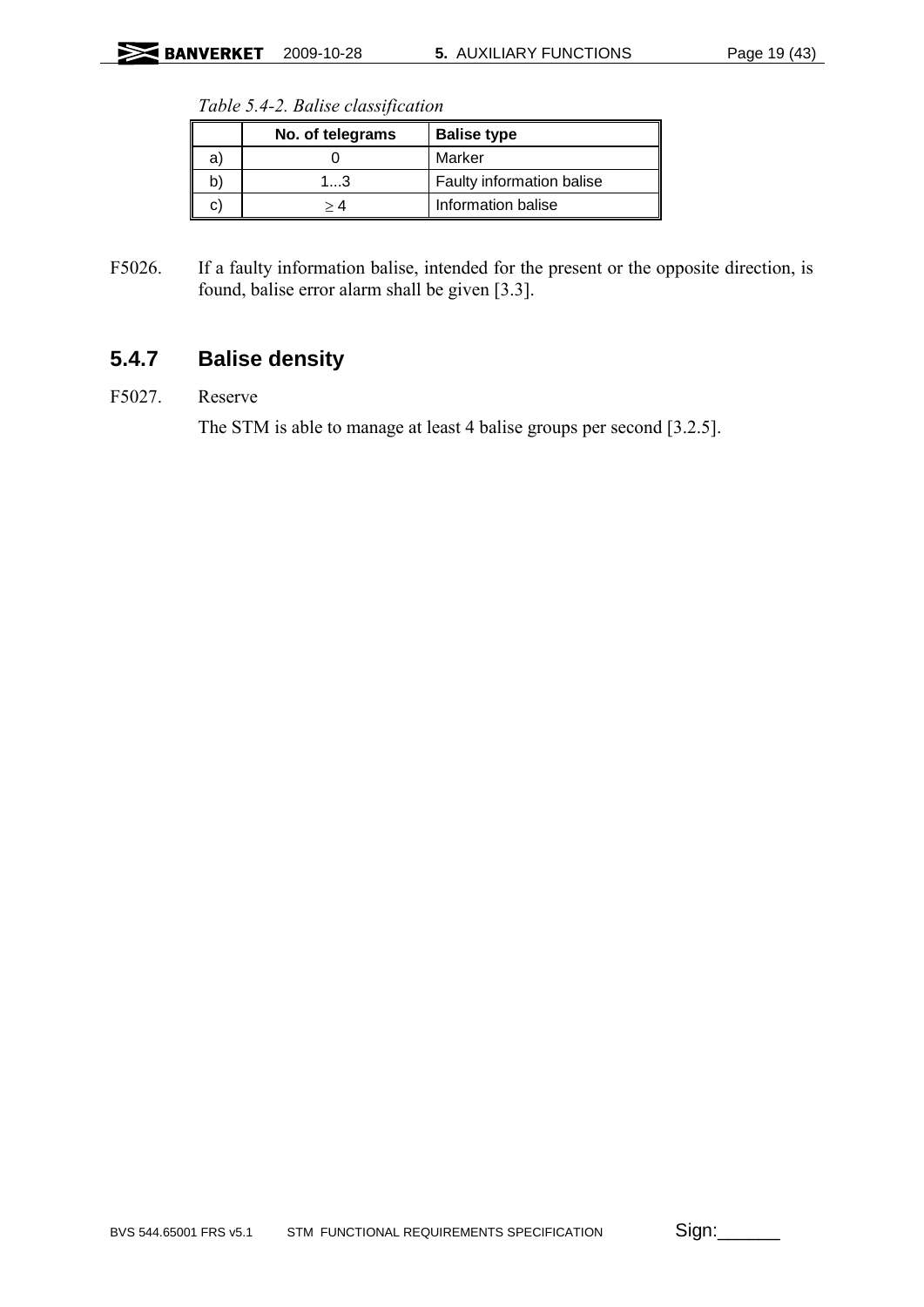

(blank)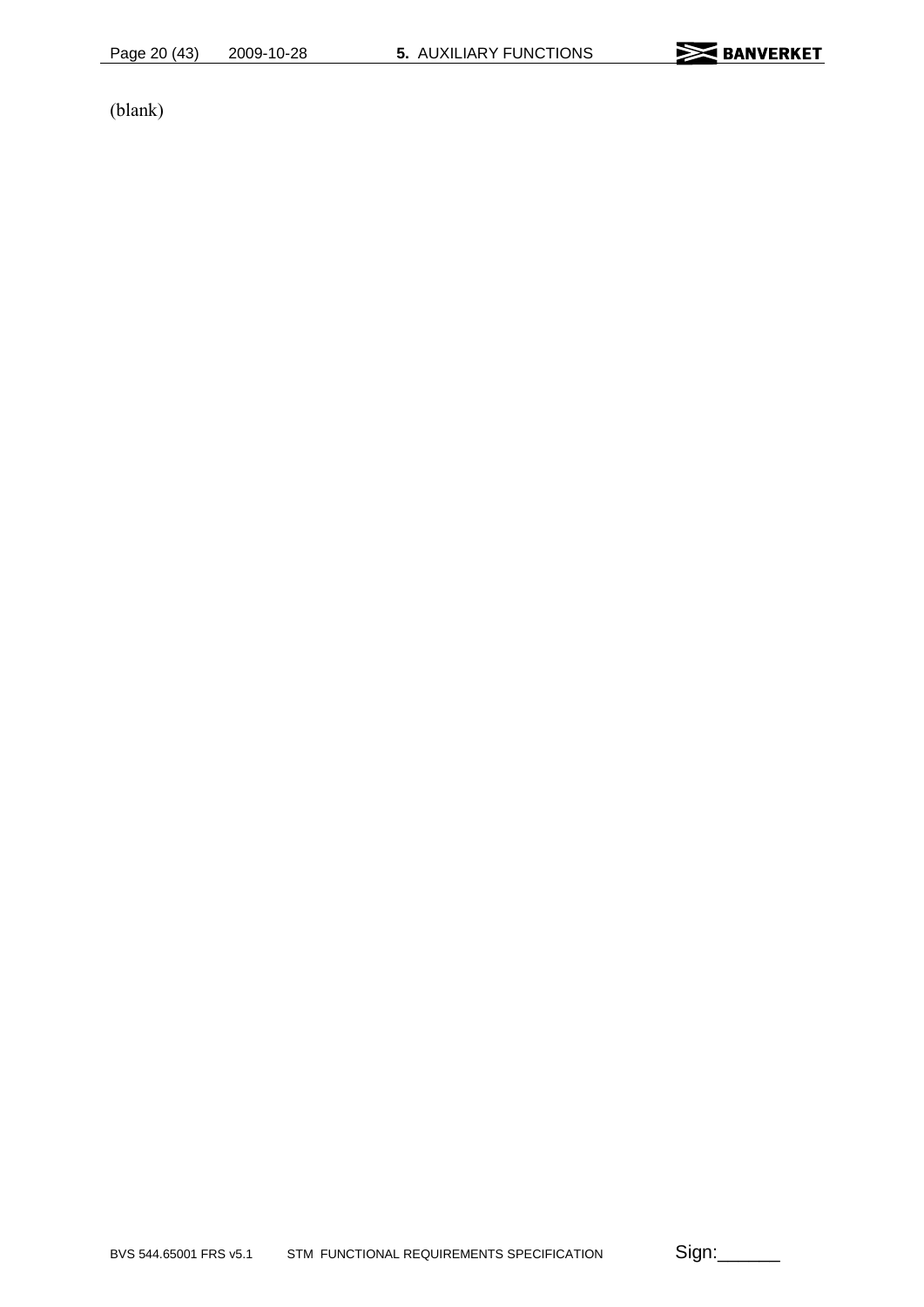# <span id="page-20-0"></span>**5.5 HANDLING OF BRAKE PRESSURE**

#### <span id="page-20-1"></span>**5.5.1 General**

 $\overline{a}$ 

The brake pressure handling is generally the same as for [ATC2].

The STM handles two types of pressure:

- $P_{REF}$  Reference pressure in kPa. The reference pressure corresponds to the 'A' chamber pressure in the KE (brake control) valves, which makes it suitable for comparison with brake pipe pressure to determine the current braking effort. This is an internal "normal train running pressure" value (neither braking nor any other pressure-affecting actions). Is not affected so much during braking.
- $P_{INT}$  Brake pressure in kPa. This is the current pressure of the train's main pressure pipe, or a converted cylinder pressure.<sup>18</sup> Decreases during braking with a rate that depends on the train type (brake delay time).

By comparing these two, the STM can decide whether braking is in progress or not.

### <span id="page-20-2"></span>**5.5.2 Transducer in the vehicle**

A pressure sensor measures the pressure in the main brake pipe. The range of the sensor is 0-700 kPa. [GRS]

F5028. The STM shall interpret the following signal from the pressure sensor in the following table:

<span id="page-20-3"></span>

| Table 5.5-1. Pressure signal |                        |               |                  |  |
|------------------------------|------------------------|---------------|------------------|--|
| Signal<br>Pressure           |                        |               |                  |  |
|                              | a) OkPa                | $\Rightarrow$ | 4,0 mA           |  |
|                              | b) 500 kPa             | $\Rightarrow$ | 15,4 mA          |  |
|                              | c) $\triangle$ 100 kPa | $\Rightarrow$ | $\Delta$ 2,28 mA |  |

<sup>&</sup>lt;sup>18</sup> If the train lacks a main pressure pipe, the brake pressure must be obtained from another source and then converted to a suitable pressure value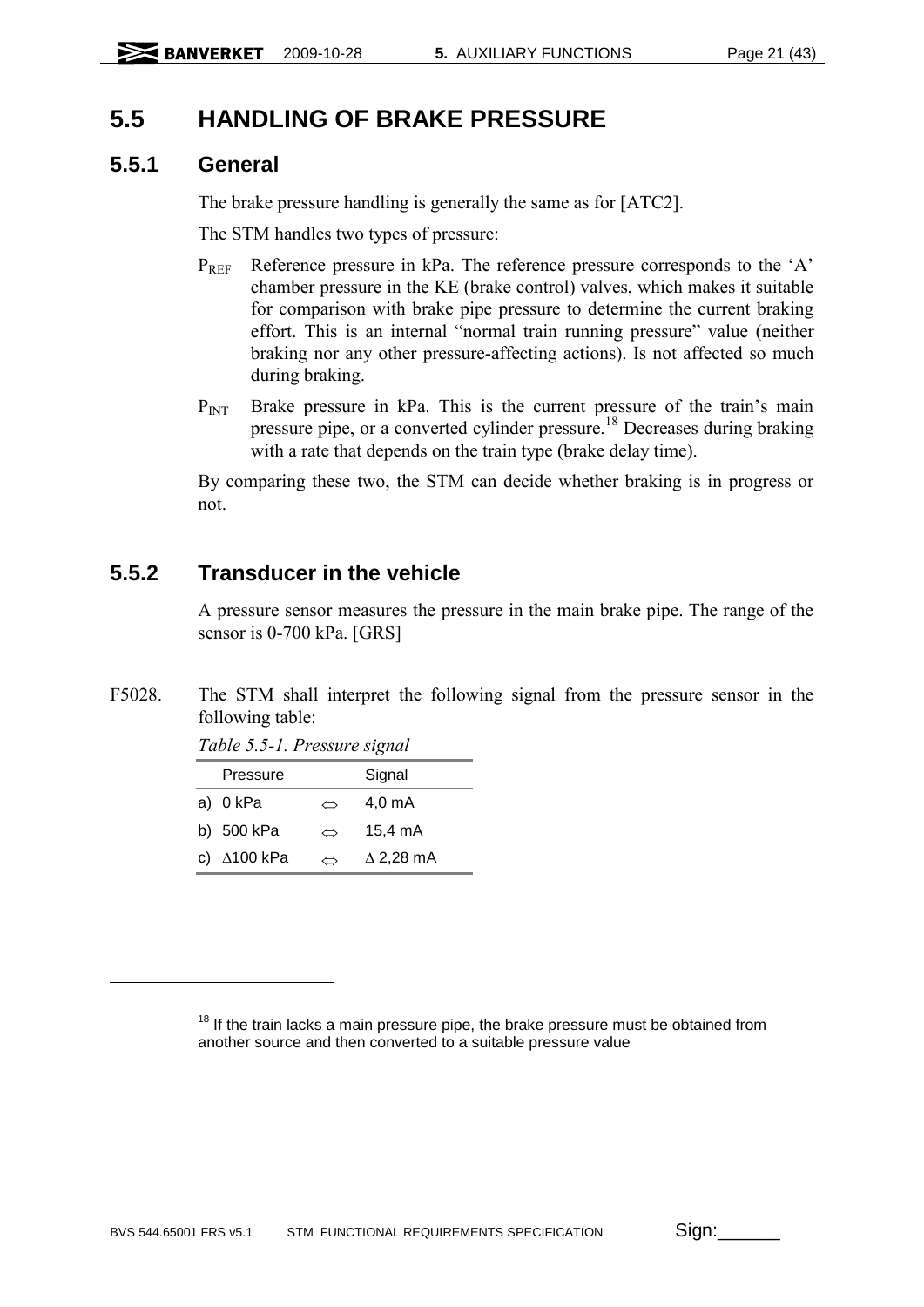- F5029. a) The STM shall have this accuracy for the pressure measurement:
	- 1.  $\pm 20$  kPa absolute value.
	- 2.  $\pm$  10 kPa relative (measured over 1 s).
	- b) Resolution:  $\leq$  5 kPa.

*Note.* If the pressure input represents cylinder pressure ("EP brake active"), the input data must be recomputed to be usable in the internal calculations, which assume a brake pipe pressure.

- F5030. Cylinder pressure recalculation.
	- a) If pressure input represents brake pipe pressure:
		- 1. Then  $P_{INT} = P_{EXT}$  (no conversion),
		- 2. except that P<sub>INT</sub> shall be limited to  $0 \leq P_{\text{INT}} \leq 550$  kPa.
	- b) If pressure input represents cylinder pressure then

 $P_{INT} = 500 - P_{EXT} / P_{FULL} * 150$  (kPa)

where

- $-P_{EXT}$  is input value in kPa, set to 0 if negative value.
- $-P_{INT}$  is internal pressure value in kPa
- $-P_{FULL}$  is cylinder pressure in kPa, when full service braking is applied (brake feedback parameter).

*Note.* This conversion provides a synthetic brake pipe pressure, which should correspond to the behaviour of a real main pipe, i.e. 500 kPa for no brake and 350 kPa for full braking. By using a variable parameter  $P_{\text{FULL}}$  the calculation will be more accurate than in ATC-2, where  $P_{\text{FULL}}$  is always assumed to be 300 kPa.

*Note.*  $P_{\text{FULL}}$  is defined in an installation dependent configuration memory [F4002].

#### <span id="page-21-0"></span>**5.5.3 Calculation of reference brake pressure**

The reference pressure is an internal value which is designed to imitate the A chamber pressure in the KE valves. It can thus be used by the STM to determine how much braking that has been applied.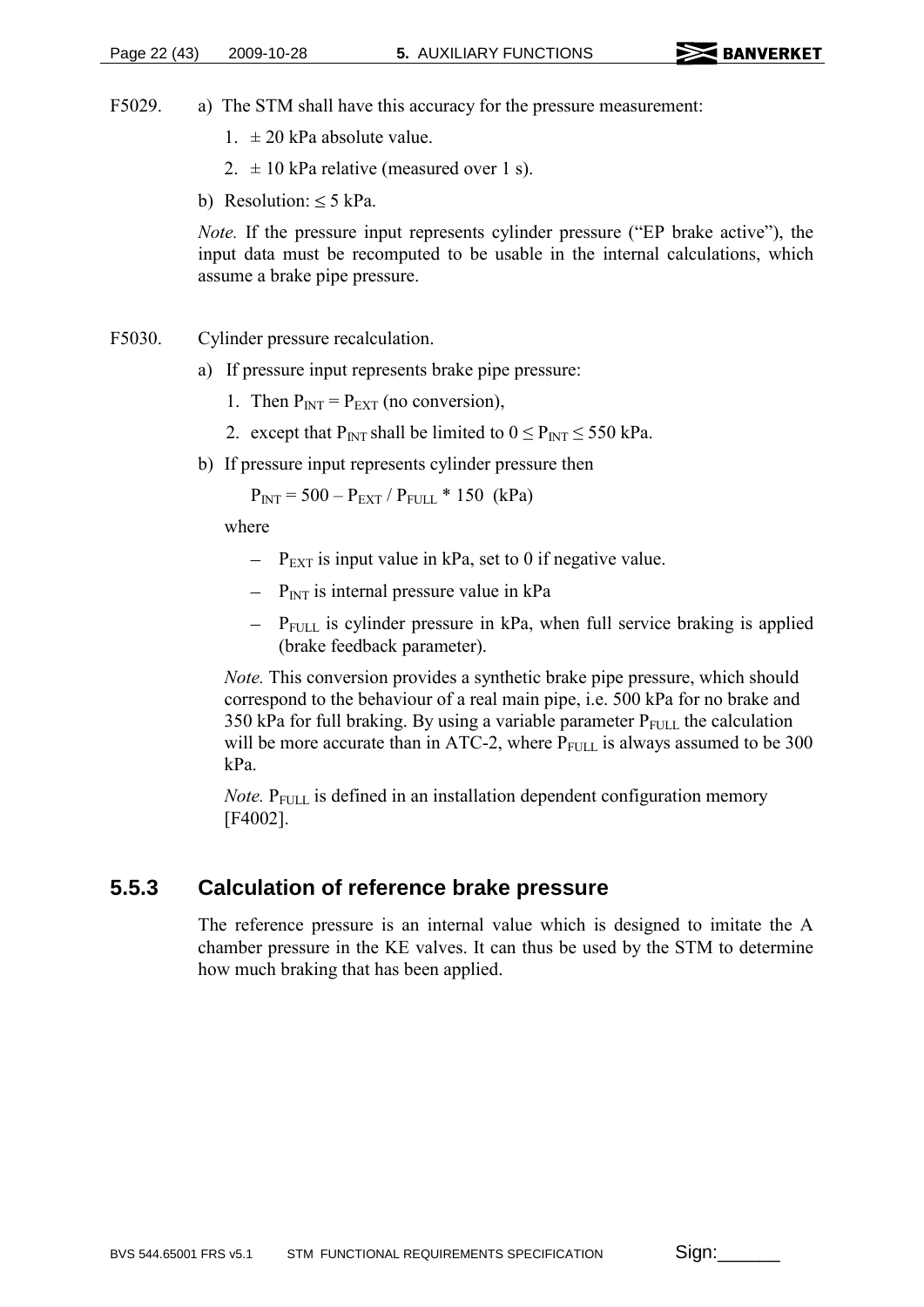**BANVERKET** 2009-10-28 5. AUXILIARY FUNCTIONS Page 23 (43)

F5031. The pressure measured at start shall be used as reference pressure and shall thereafter be adapted to the current pressure according to the following table (which applies if the calculation is performed once per second):

|              | <b>CONDITIONS:</b>                            | ACTION:                   | <b>REMARKS</b>      |
|--------------|-----------------------------------------------|---------------------------|---------------------|
| a)           | $P_{REF} = P_{INT}$                           | No change                 | Constant pressure   |
| $\vert$ b)   | $P_{REF}$ < $P_{INT}$                         | $P_{REF} = P_{REF} + 1.5$ | Increasing pressure |
| (C)          | $P_{REF}$ > $P_{INT}$ + 30                    | No change                 | <b>Braking</b>      |
| $\mathsf{d}$ | $P_{INT}$ + 30 $\geq$ $P_{REF}$ $>$ $P_{INT}$ | $P_{REF} = P_{REF} - 0.5$ | Sinking pressure    |

<span id="page-22-2"></span>*Table 5.5-2. Reference brake pressure*

Where:

 $-P_{REF}$  is the reference pressure.

 $P_{INT}$  is internal representation of brake feedback in main pipe pressure format, limited to max 550 kPa.

Values given in kPa.

### <span id="page-22-0"></span>**5.5.4 Initializing the reference brake pressure**

F5032. The reference pressure shall be set on starting the STM:

- a) To the first stable  $P_{INT}$  value between 400-550 kPa achieved.
- b) Stable in this instance means that the pressure has not varied more than  $\pm 20$ kPa over 3 seconds.

*Note*. This begins with saving the pressure  $(= P_0)$  and starting the 3 s timer. If the pressure P<sub>INT</sub> then deviates more than  $\pm 20$  kPa from P<sub>0</sub> before time-out, a new pressure  $P_0$  is saved and the timer is restarted. This goes on until the pressure becomes enough stable.

#### <span id="page-22-1"></span>**5.5.5 Error indications**

F5033. The error message 'TRYCKGIVARFEL' shall be given if:<sup>19</sup>

- a) The pressure measured ( $P_{\text{EXT}}$ ) is  $\leq -50$  kPa (2,9 mA).
	- 1. Simultaneously the  $P_{INT}$  pressure value shall be set equal to the reference pressure.
- b) The pressure measured ( $P_{\text{EXT}}$ ) is > 955 kPa (25,8 mA).

<sup>&</sup>lt;sup>19</sup> Differs from [ATC2]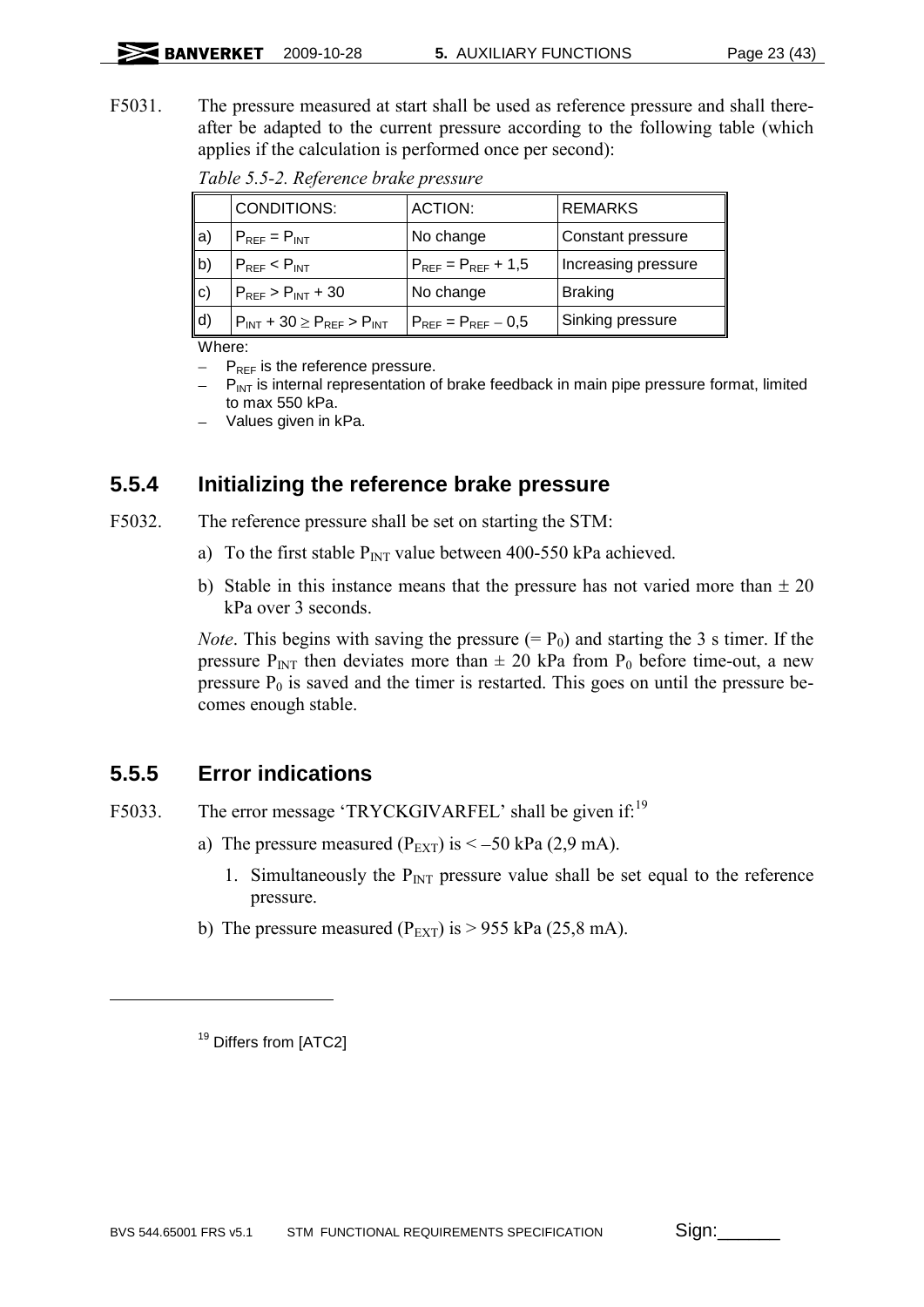*Note.* This check serves to detect hardware failures in the brake status input, and should not react to normal or abnormal pressure variations.

## <span id="page-23-0"></span>**5.5.6 Brake test**

F5034. The brake test sequence shall wait before the braking starts if:

- a) The converted pressure ( $P_{INT}$ ) is not between 400-550 kPa.
- b) The converted pressure ( $P_{INT}$ ) does not remain steady within  $\pm 20$  kPa for 3 s.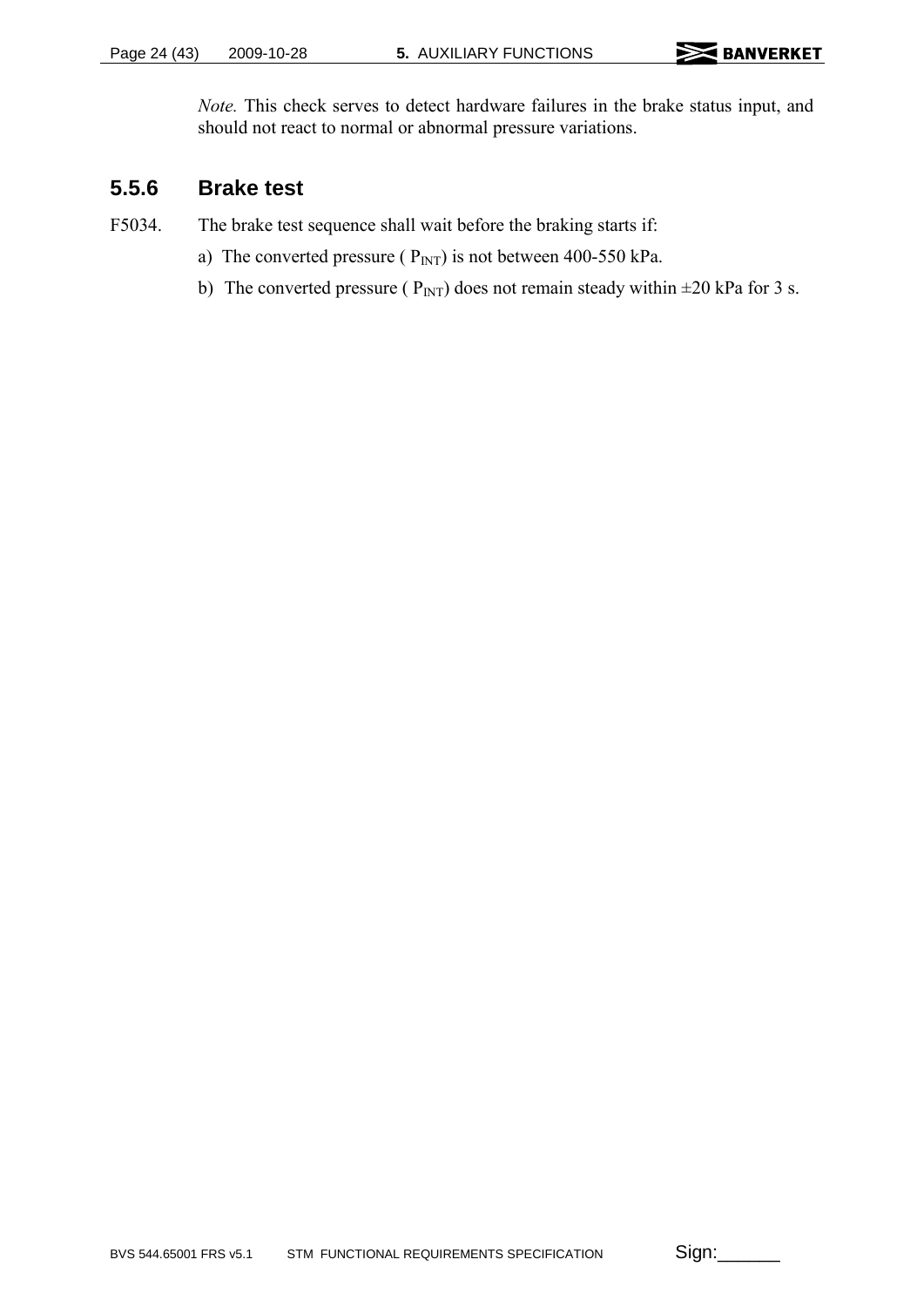# <span id="page-24-0"></span>**5.6 STM START OR STOP**

### <span id="page-24-1"></span>**5.6.1 General**

The operating status of the STM equipment is determined by the ETCS according to cab status, and directly by the STM isolation switch.

The STM can be isolated by setting the STM isolation switch to Off. In this Shutdown state the supply to the STM brake circuits is interrupted, at the same time as the emergency brake valve is fed independently of the STM. The STM computers, however, are still powered.

With the STM isolation switch in position On, the connection of the system is determined by the ETCS according to cab status (A/B/Off). This selects the adequate antenna in some engines. When a cab is activated, the ETCS will request the STM to begin its start test, see below.

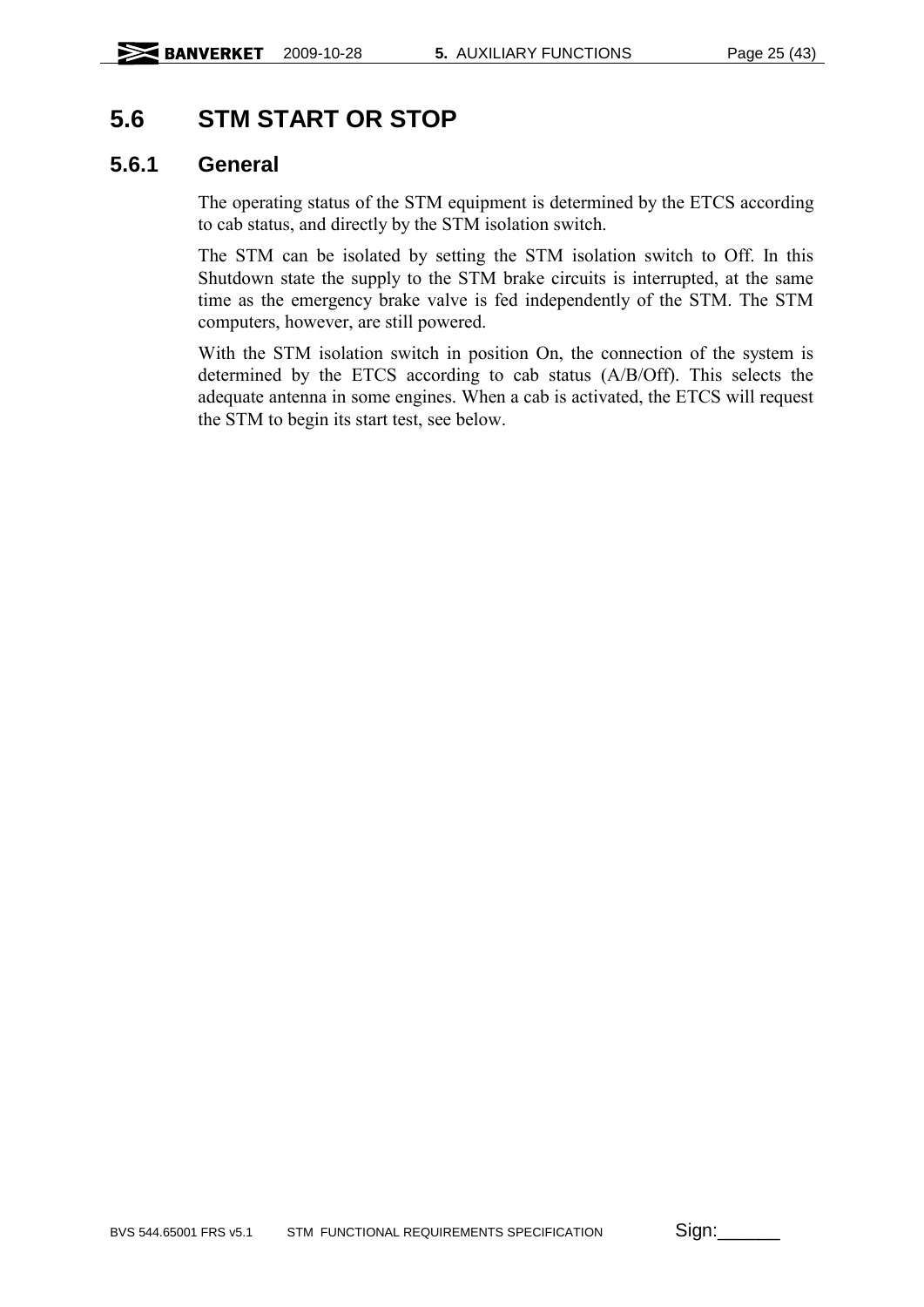**BANVERKET** 

#### <span id="page-25-0"></span>**5.6.2 STM self test**

The following items are tested:

- a) Internal STM functions
- b) STM ETCS communication<sup>20</sup>

The self test is halted on detecting an error, and the nature of the error is indicated.

- F5035. a) The STM self test shall be performed in Power On state (PO) during the Start of Mission procedure [4.3].
	- b) Parts of this test are also performed during normal operation (all states except NP and FA). Refer to supplier specification.
- F5036. a) The self test shall halt if a failure is detected.
	- b) The current self test position (test number) shall be displayed as specifically as possible.

*Note*. Refer to the supplier specification.

- F5037. The STM shall ensure that these functions are correctly working:
	- a) Internal STM functions.
	- b) The STM ETCS communication.<sup>21</sup>

*Note.* This test will be specified by the supplier.

F5038. The STM shall establish communication with the ETCS and ensure that this communication works correctly.<sup>22</sup>

- <sup>21</sup> Differs from [ATC2]
- <sup>22</sup> Differs from [ATC2]

<sup>&</sup>lt;sup>20</sup> Differs from [ATC2]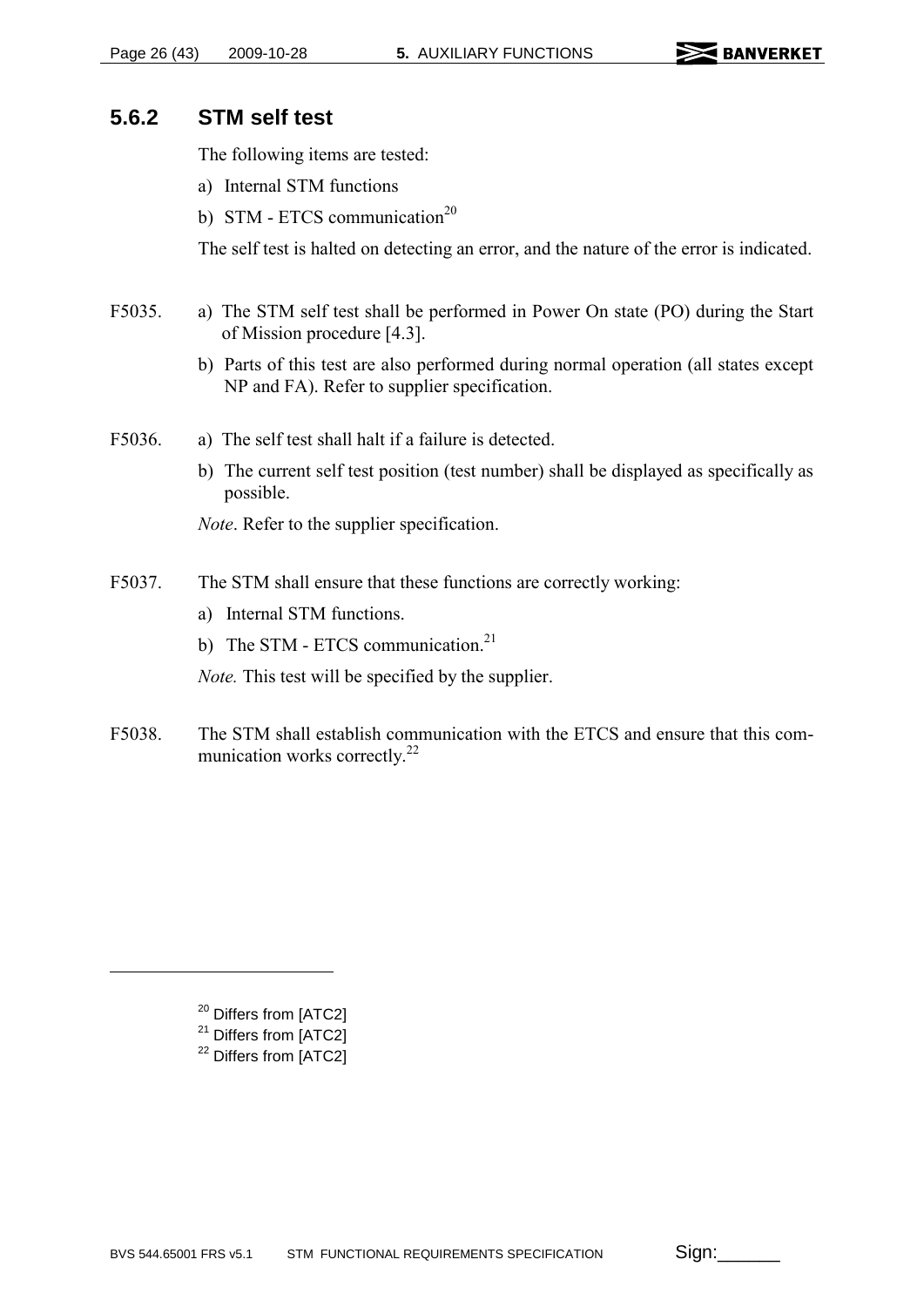## <span id="page-26-0"></span>**5.6.3 STM start test**

The STM start test is equivalent to the ATC-2 startup test position 3 [ATC2] and is accomplished with help by the STM Specific Test Procedure [ESTM].

The start test is executed once during each Start of mission procedure (Data Entry), but only if there is a separate STM antenna. The following test is performed:

- STM transmission test.
- F5039. The following applies if there is a separate STM antenna:
	- a) An STM specific test procedure shall be requested to the ETCS while the STM is in the Data Entry state.
	- b) The STM shall carry out the start test even if the antenna is positioned directly above a balise.

*Note.* In this case however, the transmission test uses a slightly different algorithm than usual (specified by the supplier).

- F5049. With a separate STM antenna, the **transmission test** shall ensure:
	- a) That TEST1 functions with the transmitter  $=$  On.
	- b) That TEST1 does not function with the transmitter = Off.
- F5041. If the STM start test fails:
	- a) An error indication shall be given.
	- b) After that, the STM shall enter the Failure state.<sup>23</sup>

<sup>23</sup> Differs from [ATC2]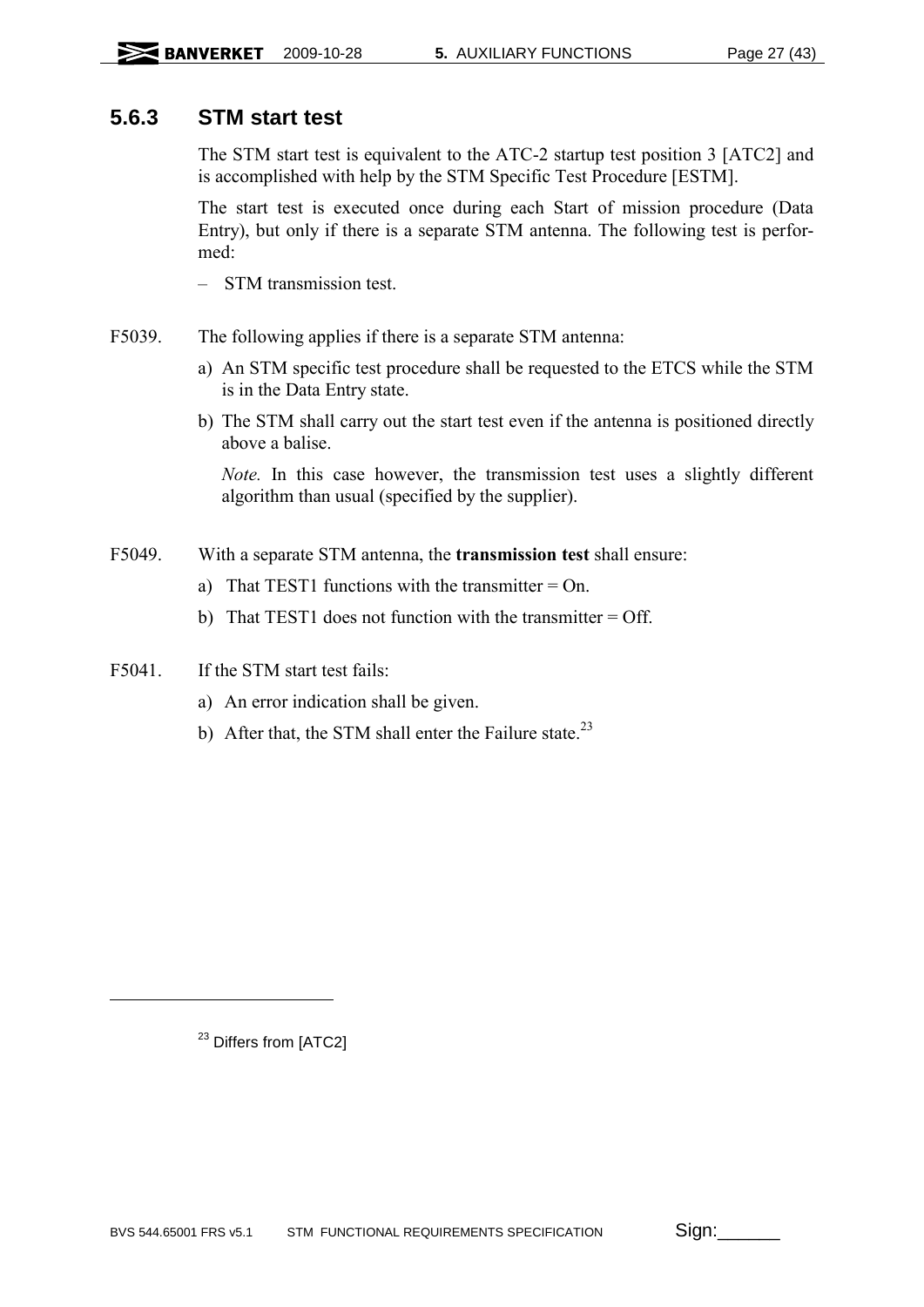#### <span id="page-27-0"></span>**5.6.4 STM service brake test – Brake test A**

#### **5.6.4.1 General**

STM service brake test sequence (brake test A):

- A1. STM brake feedback test.
- A2. STM service brake test (via ETCS).

The STM brake test is equivalent to the ATC-2 startup test positions 4, 5 and 6 [ATC2].

The brake test will only be carried out on request from the driver. The brake test should be executed during every mission.

Every test is halted on detecting an error, and the nature of the error is indicated.

The STM uses the ETCS brake interface for full service braking. But the service brake test is still regarded as necessary because the deceleration supervision is based upon the ATC2 brake curve model, which relies heavily on the service brake function.

The STM brake test A is equivalent to the corresponding ATC-2 service brake startup test positions.

#### **5.6.4.2 Starting Brake test A**

*Note.* The STM brake test is only performed on request by the driver.

- F5042. If the ETCS service brake test does not fulfill the requirements according to [Table CP row l], then the STM shall remind the driver to request Brake test A in the following cases:  $24$ 
	- a) The train is stationary and has entered Data Available (DA) during the Start of Mission procedure.

*Note.* This applies to cold start as well as change of cab.

b) The train becomes stationary in state Data Available (DA) and Brake test A was not performed in connection to the last ETCS Start of Mission procedure.

*Note.* A train travelling between two ETCS areas with ATC-2 infrastructure in between may have problems running the brake test unless there is a stop in the ATC-2 area.

<sup>&</sup>lt;sup>24</sup> Differs from [ATC2]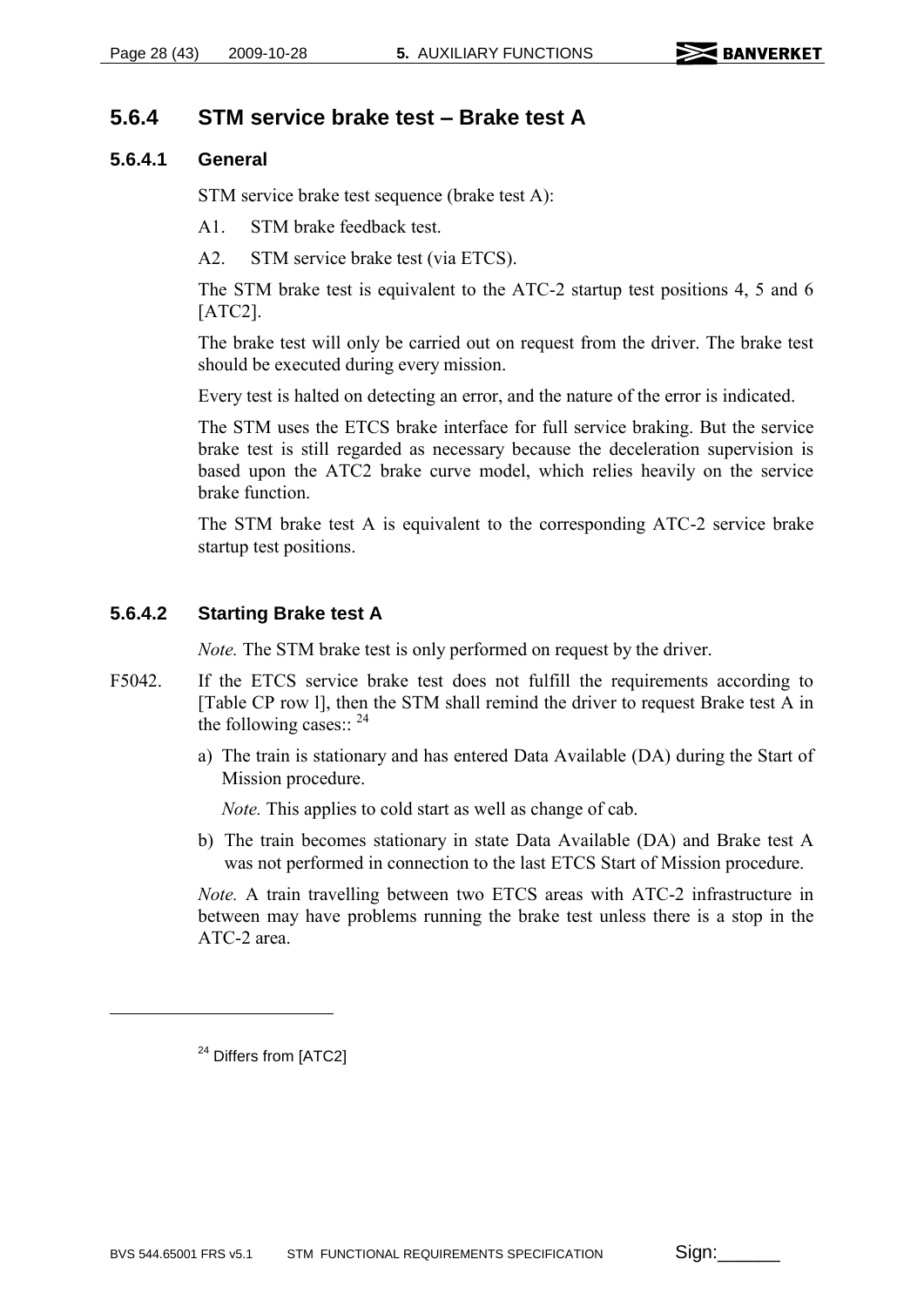- F5042A. The STM shall start Brake test A under the following premises:
	- a) The train is stationary, and
	- b) The train is in state Data Available (DA), and
	- c) The driver presses the BRAKE TEST button.
- F5042B. The STM shall execute Brake test A in the following way:
	- a) The driver shall be informed when the test starts.
	- b) Perform STM brake feedback test (A1) according to [5.6.4.5] below.
	- c) If the previous test was accepted, perform the STM service brake test (A2) according to [5.6.4.3] below.

#### **5.6.4.3 Perform the Service brake test (A2)**

- F5042C. The service brake test shall be initiated by a service brake request from STM to ETCS $^{25}$
- F5043. a) The STM shall indicate the brake test results on the DMI.
	- b) If the test was successful this shall be shown on the DMI, but no acknowledgement from the driver shall be required.
	- c) If any problem was detected, diagnostic information (train position and error indication) shall be shown according to supplier specification, and this information shall remain at least until acknowledged by the driver.
	- d) The test result shall be handled according to [5.6.4.4] below.

#### **5.6.4.4 Additional brake delay time**

Depending on the results from Brake test A, an extra delay time  $(T_X)$  of 5 s can be added to the full service brake delay time parameter  $(T_B)$  for deceleration supervision. But this should not alter the originally entered delay time parameter  $T_B$ .

<sup>25</sup> Differs from [ATC2]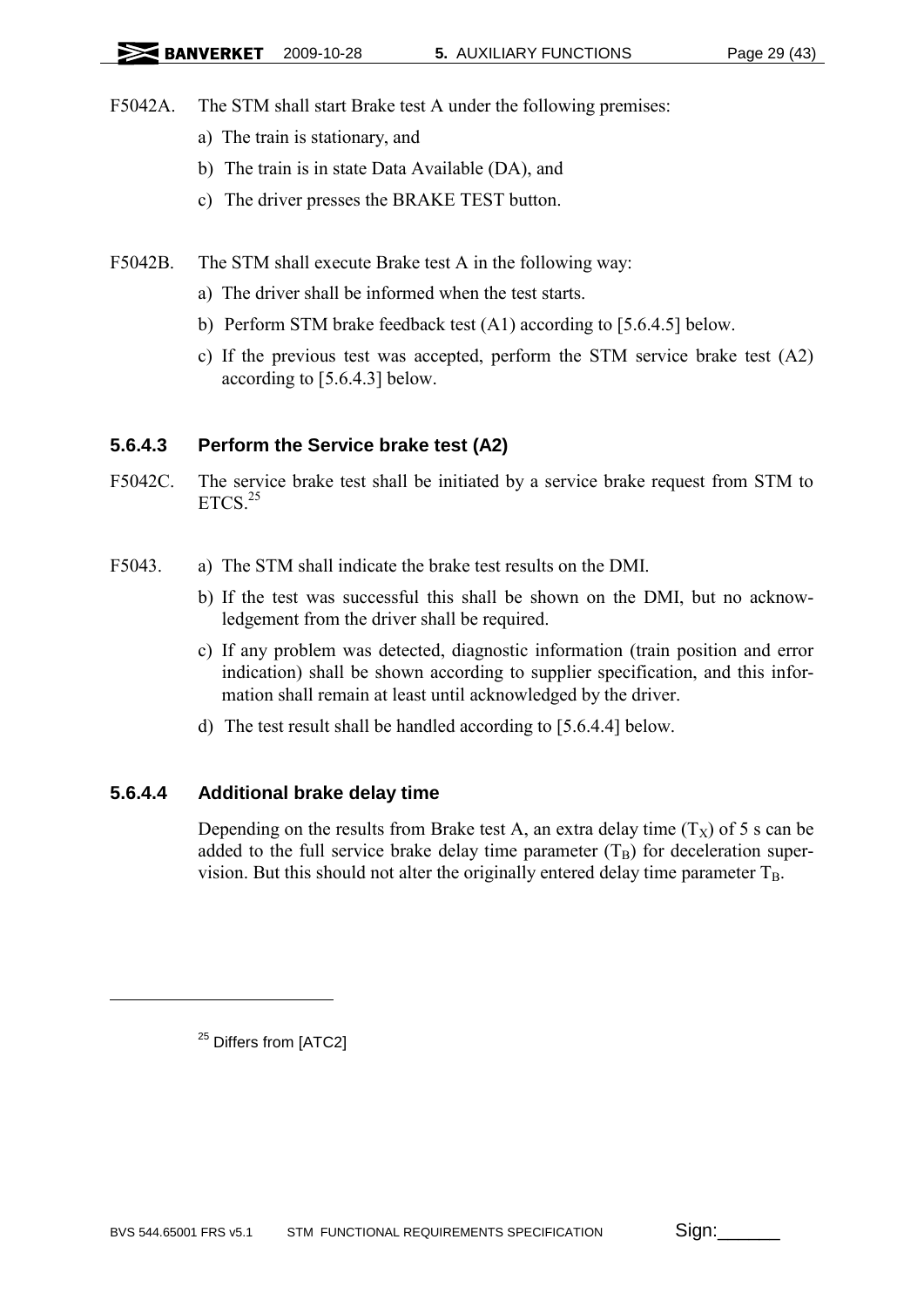- F5043A. An extra brake delay time  $T_X$  of 5 s shall be added to the full service brake delay time  $(T_B)$  if:
	- a) The last brake test failed, or
	- b) No brake test has been performed since the last Start of mission procedure.

*Note*. This means that in case of STM service brake failure, the resulting emergency brake application will occur 5 s earlier, i.e. at the latest 5 s before the deceleration curve is passed.

F5043B. The temporarily increased full service brake delay time shall affect the deceleration supervision.

a) Exception: after the brake pressure has been decreased by 60 kPa or more.

*Note*. This means that the S<sub>BRAKE</sub> moves towards the deceleration curve in a normal way, which makes it possible for the driver to avoid STM brake intervention when there is a short target distance.

- F5043C. The extra brake delay time  $T_X$  shall be set to 0 s (return to the original delay time parameter  $T_B$ ) when:
	- a) After a successful Brake test A.

#### **5.6.4.5 Brake feedback test (A1 or B1)**

- F5044. a) The STM brake feedback test shall be started at the same time as Brake Test A or B [5.6.4.2, 5.6.5.2.]<sup>26</sup>
	- b) The test shall not be accepted if:
		- 1. The pressure measured ( $P_{EXT}$ ) is  $\leq -50$  kPa (2,9 mA).
		- 2. The pressure measured ( $P_{EXT}$ ) is > 955 kPa (25,8 mA).

*Note.* This check serves to detect hardware failures in the brake status input, and should not react to normal or abnormal pressure variations.

c) The STM service brake test shall be started as soon as the brakes are almost released.

<sup>26</sup> Differs from [ATC2]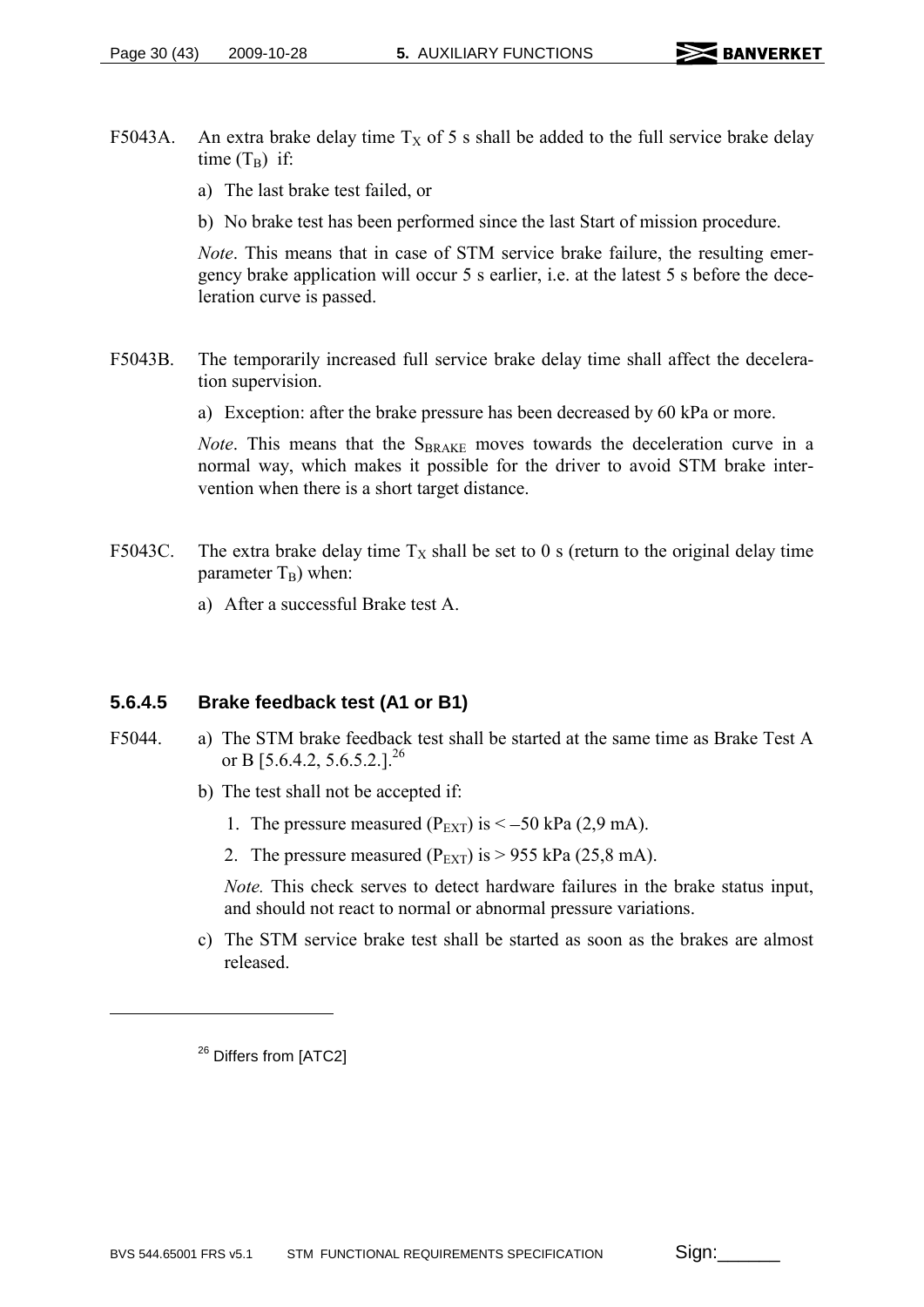*Note*. Refer to [5.6.5.25] below.

- d) The criterion for starting the brake test shall be:
	- 1.  $P_{INT}$  shall be  $\geq 400$  kPa and
	- 2. P<sub>INT</sub> has varied  $\leq$  20 kPa during 3 s.
- e) Reserve.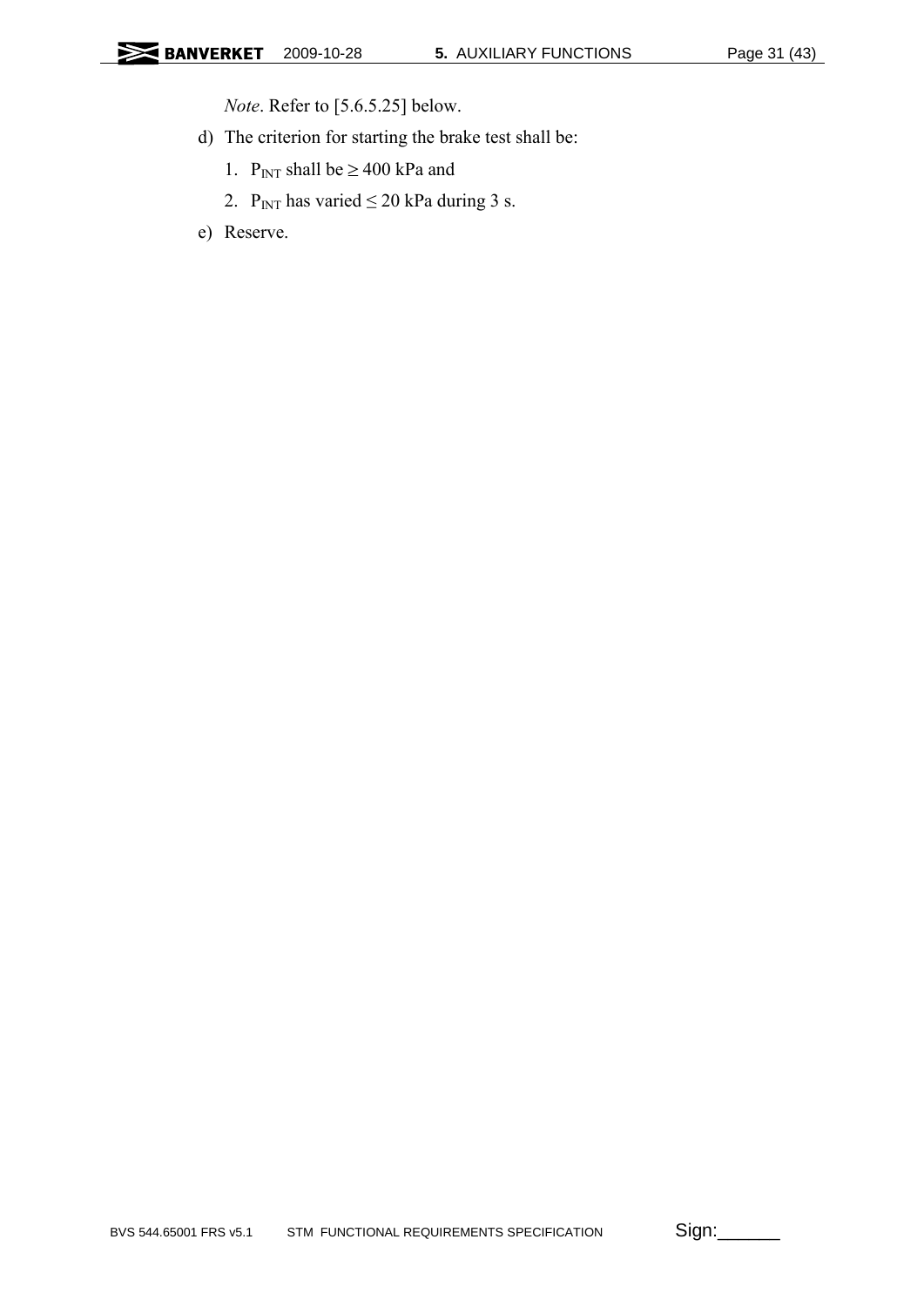### <span id="page-31-0"></span>**5.6.5 STM emergency brake test -- Brake test B**

#### **5.6.5.1 General**

This sub-section applies only for trains equipped with a direct STM emergency brake interface.

The STM emergency brake test sequence (brake test B):

B1. STM brake feedback test.

B2. STM emergency brake test (own interface).

There is no specific brake test for an STM which is only equipped with ETCS emergency brake interface. This type of braking is supervised every time that the STM orders emergency braking.

The STM brake test B is equivalent to the ATC-2 emergency brake startup test positions.

The brake test should be executed during every mission, or at least once within 24 hours.

Every test is halted on detecting an error, and the nature of the error is indicated.

#### **5.6.5.2 Starting Brake test B**

- F5045. If the train is equipped with a direct STM emergency brake interface [Table CP] then the STM shall remind the driver to request Brake test B, alternatively automatically perform this brake test in the following cases: $27$ 
	- a) The train is stationary and has entered Data Entry (DE) right after each cold start.
	- b) At change of cab, if there was more than 24 hours since last time.<sup>28</sup>

*Note*. It is allowed to make the test more frequently.

- F5045A. The STM shall start Brake test B under the following premises:
	- a) The train is stationary, and
	- b) The train is in state Data Entry (DE), and
	- c) The ETCS is not performing its own emergency brake test at the same time, and

<sup>27</sup> Differs from [ATC2]

<sup>28</sup> Reserve.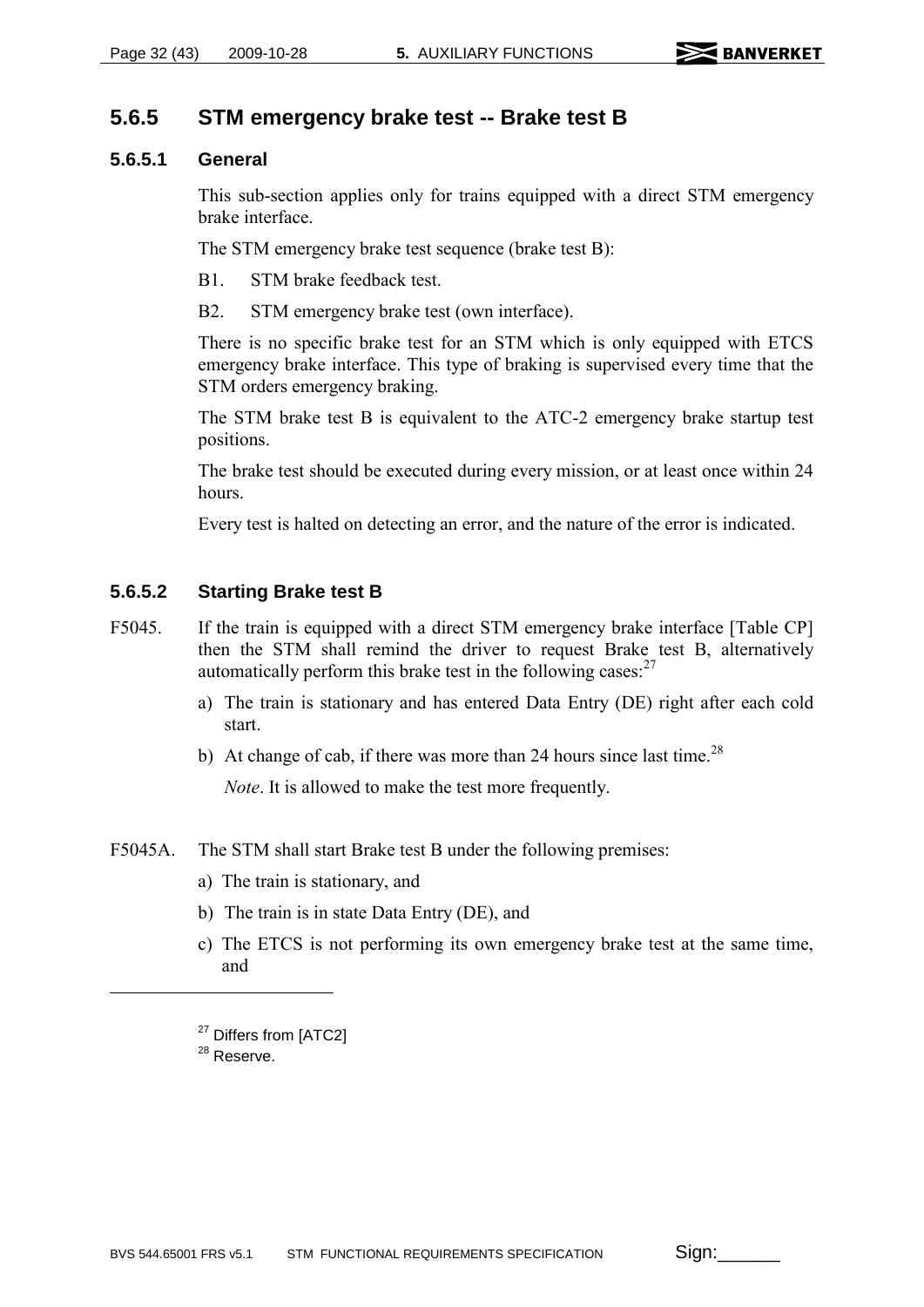d) The driver presses the BRAKE TEST button, or the brake test starts automatically.

*Note*. This means that it is possible to request Brake Test B every time that the STM enters state DE, either during a mission or while starting one.

- F5045B. The STM shall execute Brake test B in the following way:
	- a) The driver shall be informed when the test starts.
	- b) Perform STM brake feedback test (B1) according to [5.6.4. 5] above.
	- c) If the previous test was accepted, perform the STM emergency brake test (B2) according to [5.6.5.3] below.
	- d) The STM shall not leave the Data Entry state until Brake Test B has been performed (if the test has been started).

*Note*. ETCS performs "Standstill supervision" until the Start of Mission procedure has been completed.

#### **5.6.5.3 Perform Brake test B**

- F5045C. Starting the emergency brake test.
	- a) The emergency brake test (B2) shall be initiated by an emergency brake request direct from the STM to its own emergency brake interface.
	- b) No emergency brake order shall be given to the ETCS.
- F5046. Requirements for the emergency brake test**,** when the STM is equipped with an interface of its own**:**
	- a) For brake pipe measurement:
		- 1. The valve shall be opened and closed again after 1 s.
		- 2. The pressure  $(P_{\text{INT}})$  shall drop within 1,25 seconds after opening of the valve by at least 60 kPa below the momentary pressure measured before opening of the valve, or else the brake test shall halt.
	- b) For cylinder measurement:
		- 1. The valve shall be opened and closed again after 2,5 s.
		- 2. The pressure  $(P_{\text{INT}})$  shall drop within 3,25 seconds after opening of the valve by at least 60 kPa below the momentary pressure before opening of the valve, or else the brake test shall halt.

*Note*. An unpowered valve is assumed to be open.

- c) The STM shall also ensure that the emergency brake output circuits are electrically correct during emergency braking.
- d) For any standby computers, only the relay functions shall be checked.

*Note.* c) and d) may be specific for each manufacturer.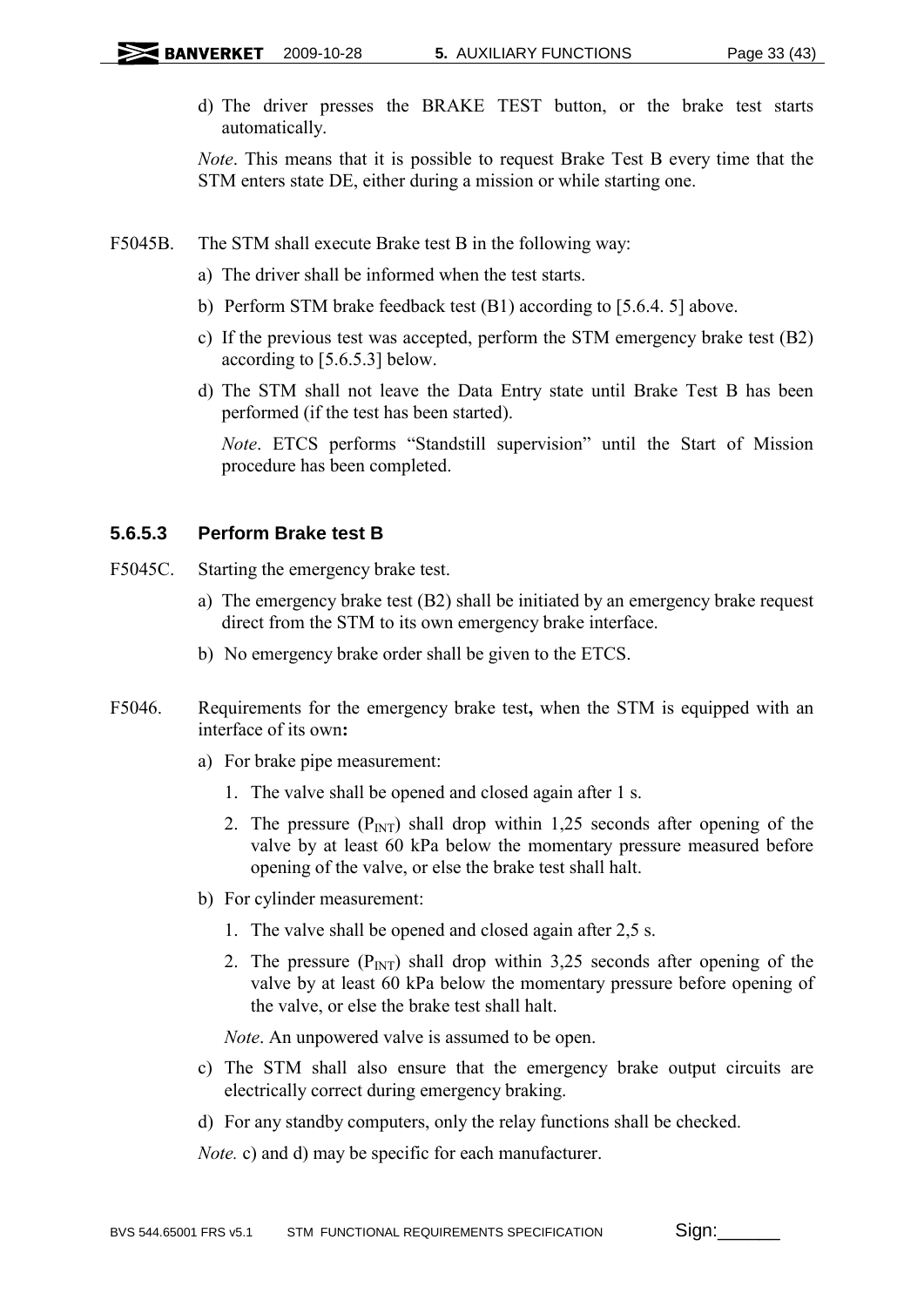- F5047. Results of Brake test B.
	- a) The STM shall indicate the brake test results on the DMI.
	- b) If the test was successful this shall be shown on the DMI, but no acknowledgement from the driver shall be required.
	- c) If the STM fails the test, diagnostic information according to supplier specification shall be shown until acknowledged by the driver.
	- d) After acknowledgement by the driver, the STM shall proceed to the Failure state (FA).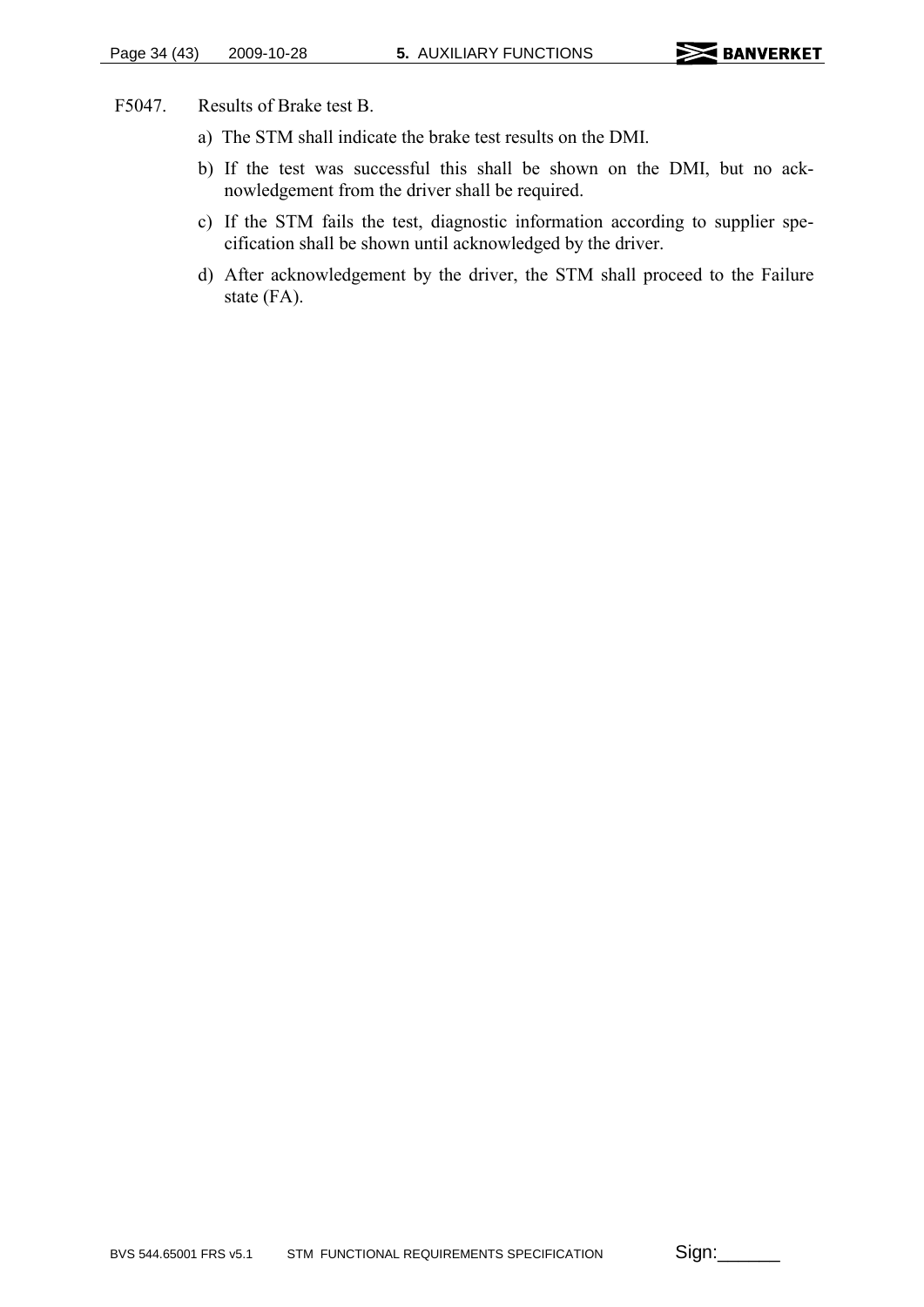### <span id="page-34-0"></span>**5.6.6 Roll-away protection**

This function prevents a train from rolling away without a driver.**<sup>29</sup>**

#### **5.6.6.1 Normal roll-away protection**

- F5048. Full service braking shall be applied if all following conditions are fulfilled:
	- a) The train was stationary during  $\geq 1$  second,<sup>30</sup> and
	- b) Then begins rolling up to 5 m, and
	- c) The direction controller is in the Neutral position.
- F5049. The message "RULLNINGSVAKT" shall be indicated while the full service braking is applied. $31$
- F5050. The full service braking shall immediately be released when the message is acknowledged.

#### **5.6.6.2 Strict roll-away protection after passing stop**

- F5050A. The strict roll-away protection applies only when:
	- a) There has been an unpermitted stop or landslide passage, and
	- b) The driver has not yet acknowledged the "Bekräfta...." message.
- F5050B. During strict roll-away protection, emergency braking shall be applied if both conditions are fulfilled:
	- a) The train is really stationary (not moving slowly), and
	- b) Then moves 1 m (or more).

*Note*. The direction controller can be in Forward, Neutral or Reverse.

 $29$  This function can also detect errors in the direction controller inputs, which could cause the STM system's transmitter to fail until the train has started moving (the transmitter starts normally when the direction controller is set to Forward or Reverse). If this error remained undetected and an odometer error subsequently occurred, then it is possible that neither speed measurement nor balise detection would function without any warning to the driver.

<sup>&</sup>lt;sup>30</sup> Reserve.

<sup>&</sup>lt;sup>31</sup> Differs from [ATC2]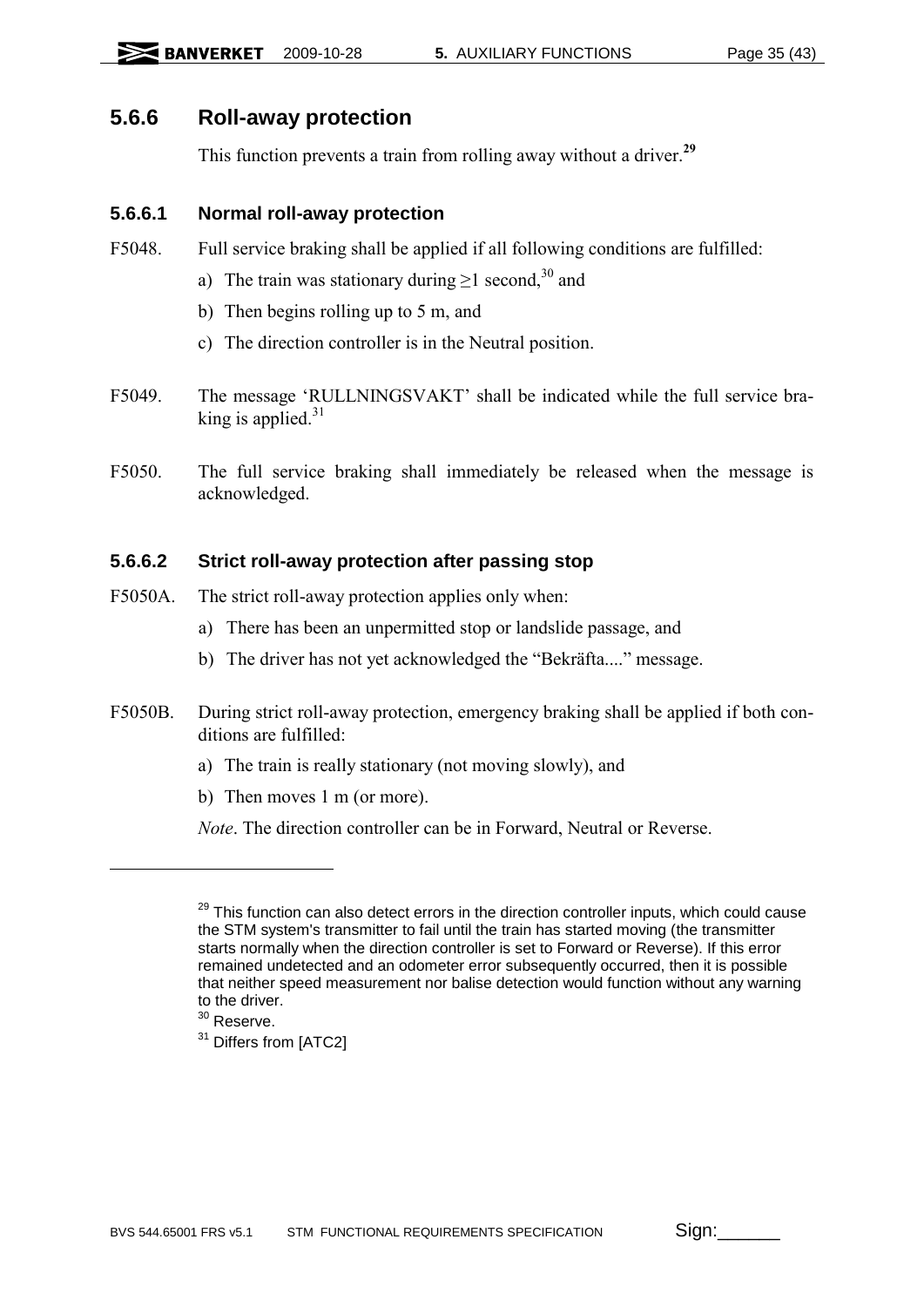# <span id="page-35-0"></span>**5.6.7 Change to resting mode (de-activated cab)**

In a de-activated cab, all indications on the DMI are extinguished and no supervision or braking is performed. This is mainly managed by the ETCS.

Refer to [4.3.13] and to the ETCS specifications.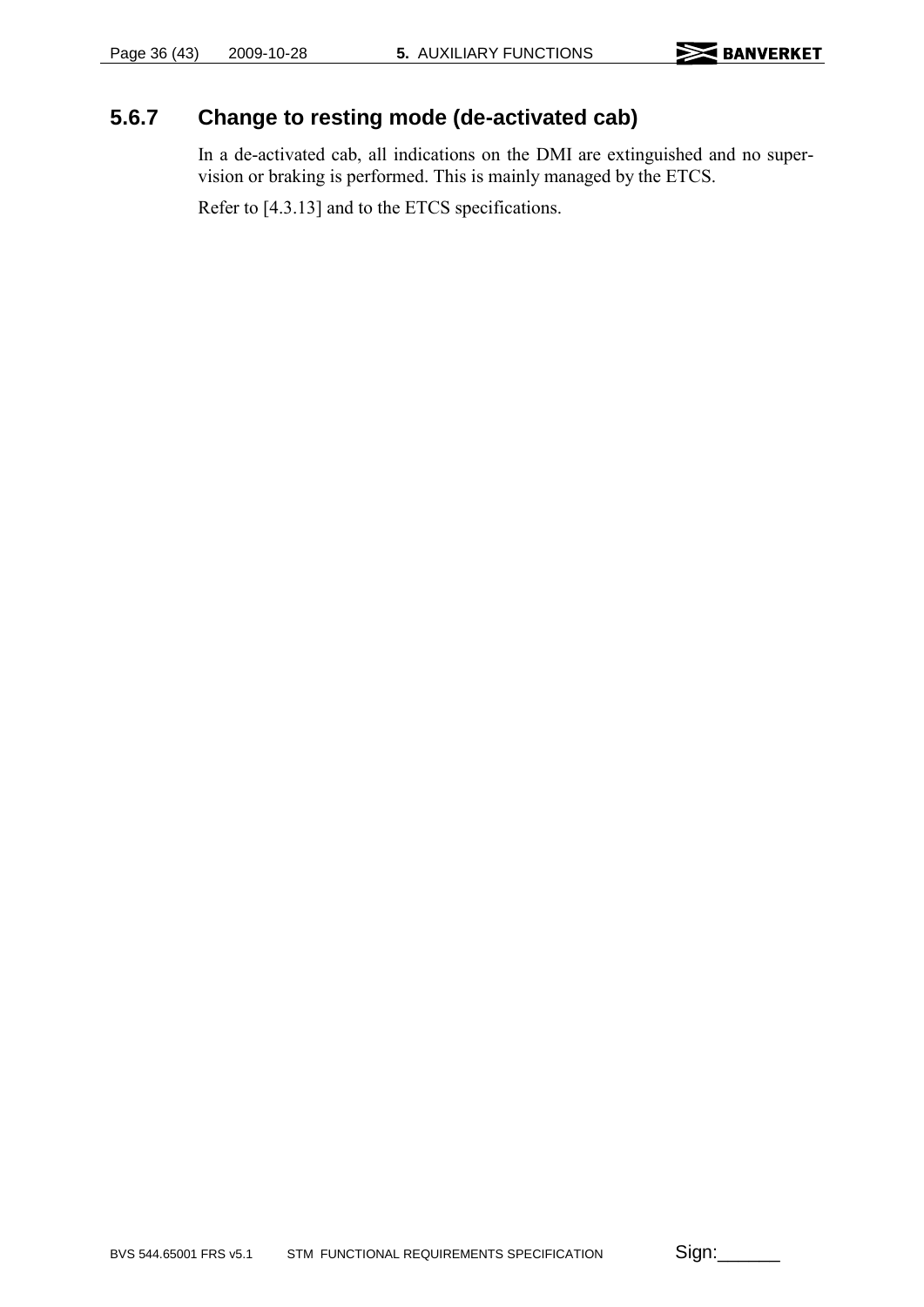# <span id="page-36-0"></span>**5.7 DECELERATION MEASUREMENT**

### <span id="page-36-1"></span>**5.7.1 General**

The deceleration of the train will be measured during every braking process. A new brake percentage is then computed according to the achieved result. This makes it possible for the driver to verify that the entered brake percentage is resonable.

This function has no other implication on the STM. Train parameters, deceleration supervision etc. are not affected.

In the following description, and the associated requirements, all references to brake pressure assume a UIC brake pipe system. For systems with e.g. cylinder pressure measurement the given values are adapted by using the internal pressure variable  $(P_{INT})$ .

### <span id="page-36-2"></span>**5.7.2 Measurement**

As soon as the brake pressure has decreased with more than 60 kPa, and when the brake delay time has passed, the STM starts measuring (logging) pressure, speed and time.

This measurement continues until the difference between the reference pressure and the main pipe pressure becomes less than 40 kPa, or until the train has slowed down below 25 km/h.

The STM calculates the average pressure reduction and the average train deceleration during this period.

Should the average pressure reduction become smaller than 150 kPa, the average deceleration will be recalculated to represent full service braking.

The following figure shows the measurement principles. The following values are assumed:  $T_B = 4$  s,  $P_{REF} = 500$  kPa.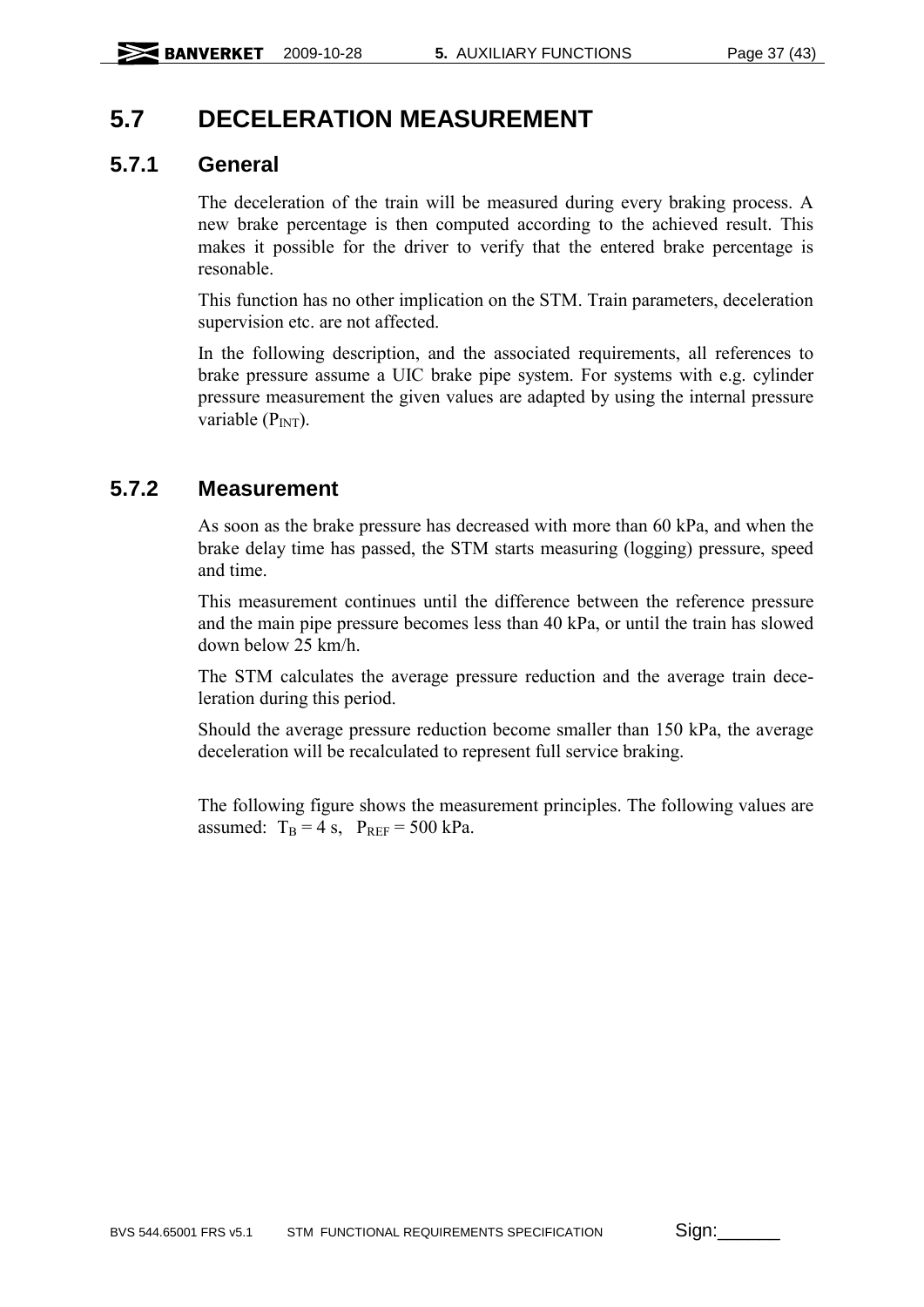<span id="page-37-0"></span>*Figure 5.7-1. Deceleration measurement*



F5051. The deceleration measurement shall be started if

- a)  $V_{\text{TRAIN}}$  > 25 km/h, and
- b) The brake pressure  $(P_{INT}) < P_{ref}$  60 kPa (at time t<sub>1</sub>), and
- c) At least 15 seconds has elapsed since the previous measurement was finished $32$
- F5052. When the delay time is passed after  $t_1$ , i.e. at time  $t_2$ , the train speed shall be measured  $(V_2)$ .
- F5053. a) During the time interval between  $t_2$  and  $t_3$ , the average value of the pressure reduction shall be measured ( $P_{REF}$  -  $P_{INT}$ ).
	- b) During this measurement, the momentary value of  $P_{REF}$   $P_{INT}$  shall be limited to 150 kPa.
- F5054. The train speed is measured once again  $(V_3)$  when:
	- a) The brake pressure ( $P_{INT}$ ) has increased to  $> P_{REF}$  40 kPa (at t<sub>3</sub>), or
	- b) The train has slowed down below 25 km/h, or
	- c)  $t_3 t_1 \ge 60$  s.

*Note.* This means that the measurement will be finished.

 $32$  This is to avoid that the measurement result is erased too early.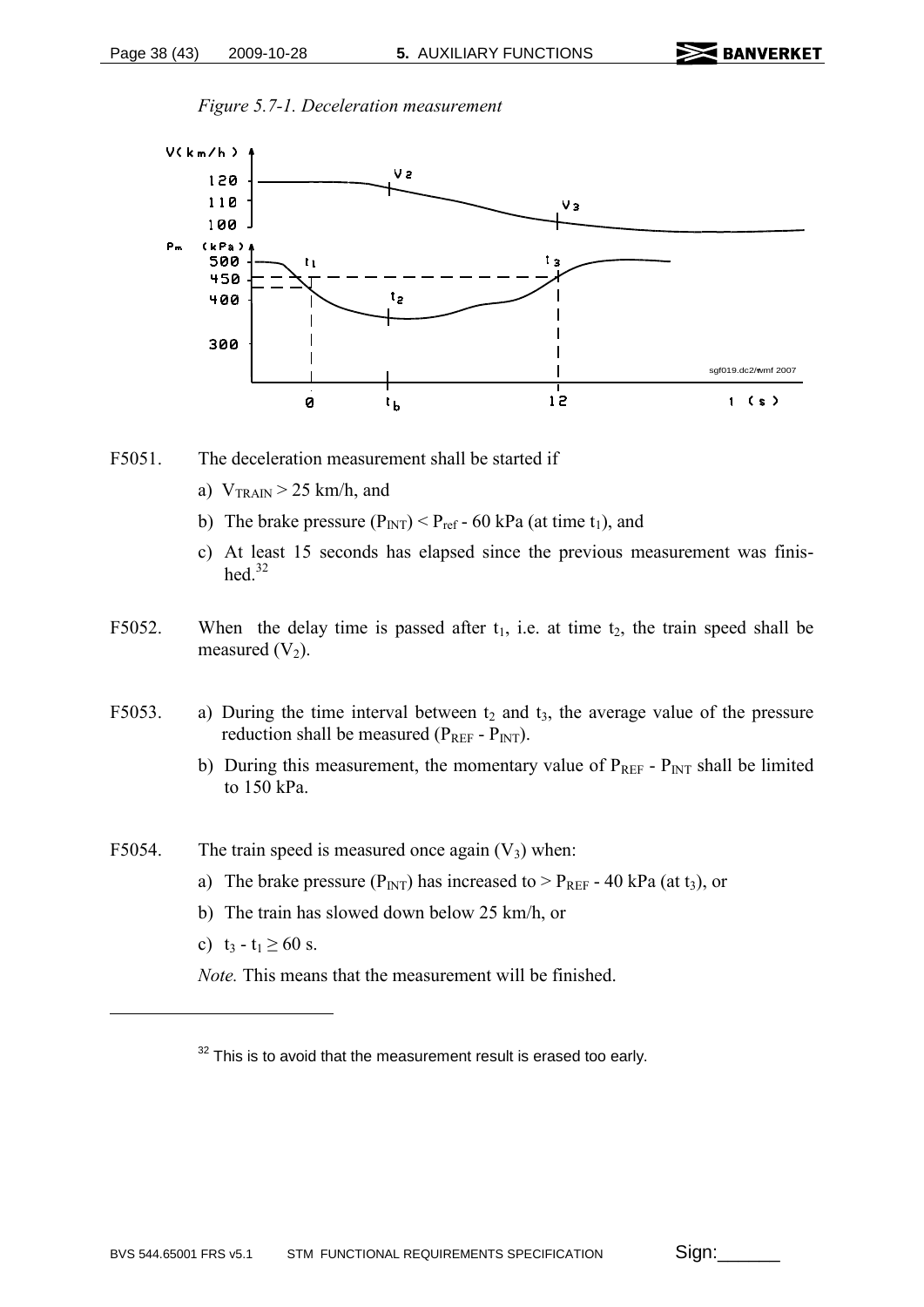F5055. If  $t_3 - t_2 \ge 4$  s, (successful measurement) the following calculation shall be performed:

$$
B_M = \frac{V_2 - V_3}{t_3 - t_2} \qquad (m/s^2)
$$

where

- $-$  B<sub>M</sub> is the average deceleration from t<sub>2</sub> to t<sub>3</sub>
- $t_2$  and  $t_3$  are the times for the measurement of  $V_2$  and  $V_3$
- $-V_2$  and  $V_3$  are measured train speeds in m/s.

F5056. The computed value of  $B_M$  shall then be recalculated for full service braking:

$$
B_{FM} = \frac{B_M \cdot 150}{(P_{ref} - P)^{33}} \qquad (m/s^2)
$$

- F5057. a) B<sub>FM</sub> shall be used to compute a brake percentage value, rounded down to the nearest whole number  $[4.2.4]$ :<sup>34</sup>
	- 1. Brake position P/R:  $BP_M = -14,05 + 146,90 \cdot B_{FM}$  (%).
	- 2. Brake position G:  $BP_M = -26,10 + 165.20 \cdot B_F$  (%).
	- b) The resulting brake percentage shall be saved until a new measurement result is achieved.

<sup>&</sup>lt;sup>33</sup> Average pressure difference

<sup>&</sup>lt;sup>34</sup> Differs from [ATC2]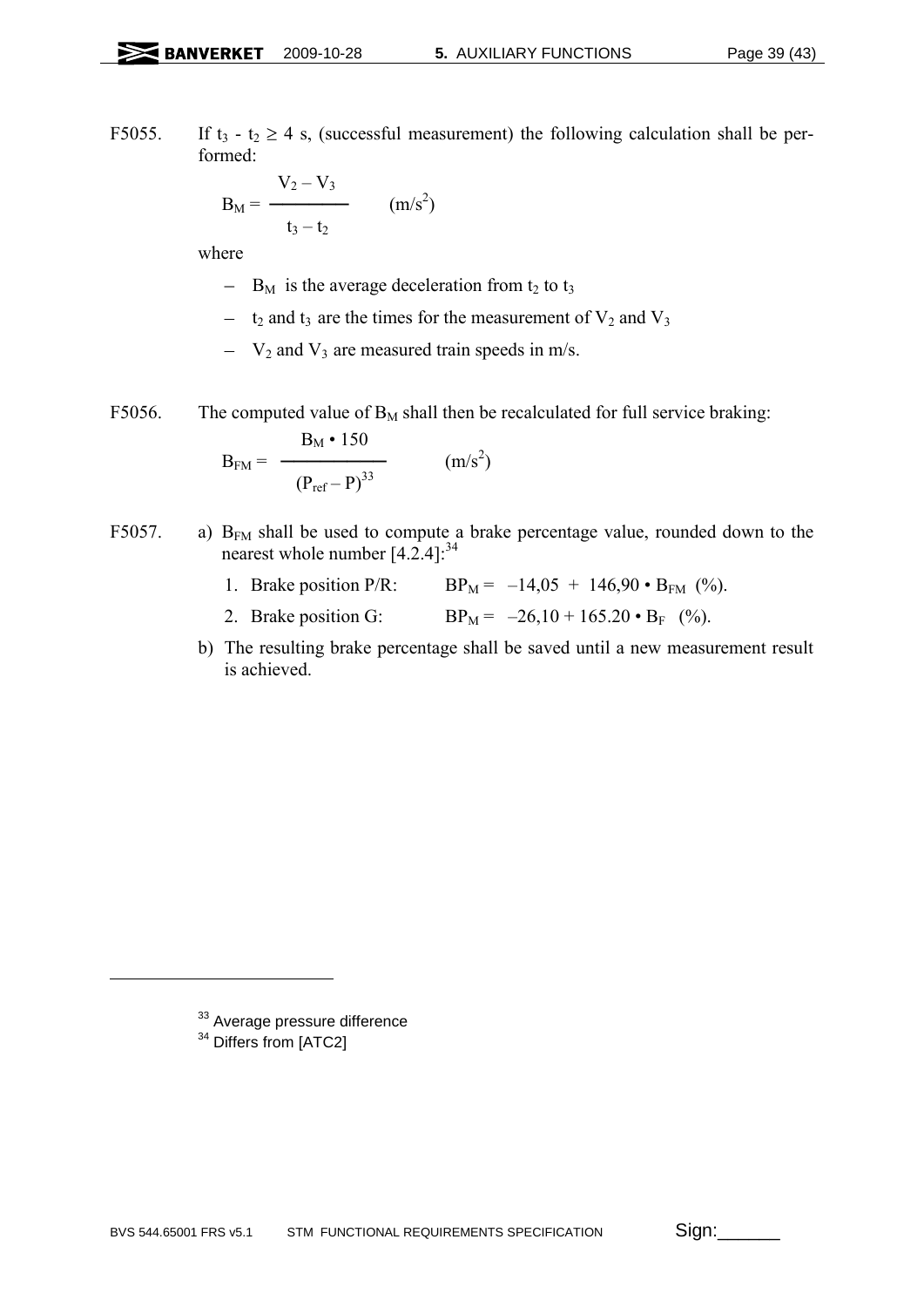#### <span id="page-39-0"></span>**5.7.3 Indication**

- F5058. The following shall occur when the driver presses the button RETARDATIONS-KONTROLL:  $35$ 
	- a) If the latest measurement was successful, the result  $BP<sub>M</sub>$  shall be displayed on the indicator BROMSTAL in %.
		- 1. Values below 30 % shall also be indicated.
	- b) Exception to a): The displayed value shall not be higher than  $BP<sub>O</sub>$ , the original STM brake percentage parameter, which was received during the latest train data entry procedure (not after deceleration measurement).
	- c) The valid brake percentage parameter (BP) shall be displayed within parentheses.

*Note*. If the last measurement failed there is no  $BP_M$  to display, but  $BP$  is still indicated within parentheses for comparison.

#### <span id="page-39-1"></span>**5.7.4 Updating the brake percentage parameter**

- F5059. Whether the last measurement was successful or not, it shall always be possible for the driver to update the valid STM brake percentage parameter (BP) according to the following rules:  $36$ 
	- a) The displayed brake percentage value may be increased or decreased by the driver, as long as it does not exceed the value of  $BP_0$ .

*Note. This is done with help by the "+" or "-" buttons.*

- b) If the STM accepts the changed brake percentage value, it shall be entered when the driver presses the button ÄNDRA BROMSTAL.
	- 1. This shall be done whether the train is running or not.
- c) The entered value shall update BP, the valid brake percentage parameter, which in its turn shall update the full service brake deceleration parameter, see also [4.2].
- d) The new accepted BP value shall not affect  $BP<sub>O</sub>$ .
- e) The original brake percentage  $BP<sub>O</sub>$  shall only be updated during the normal data entry procedure (while the train is stationary).

<sup>&</sup>lt;sup>35</sup> Differs from [ATC2]

<sup>&</sup>lt;sup>36</sup> Differs from [ATC2]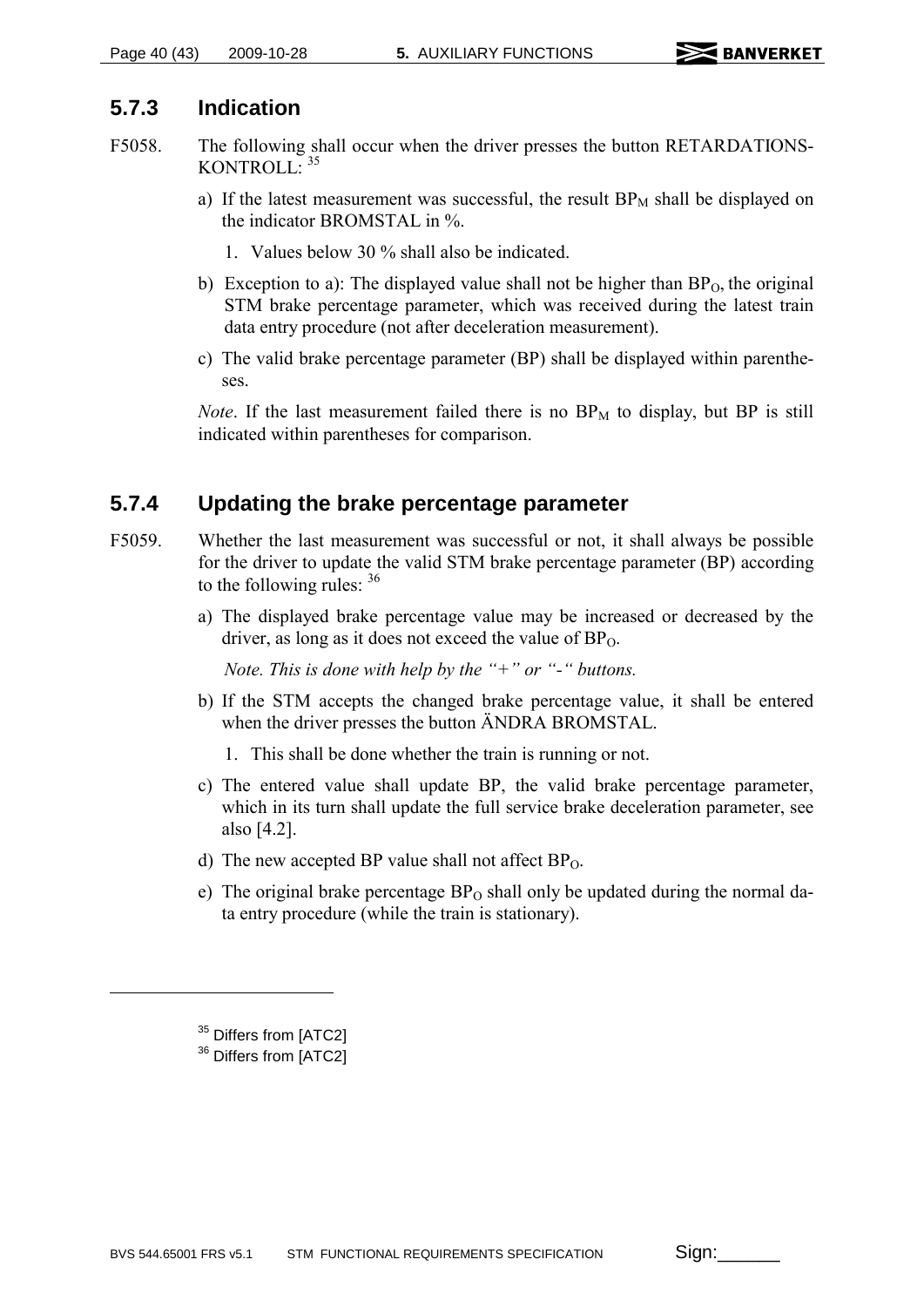- F5060. Reserve.
- A5060. Information to the ETCS.
	- a) ETCS shall be informed when the brake percentage parameter BP has changed after an STM deceleration measurement.

*Note.* This information is not used by an ETCS standard equipment.

- b) This shall apply independently of the train speed.
- c) A suitable data packet (M\_SUP) shall be used for this purpose.
- F5061. Reserve.
- A5061. Information from the ETCS.
	- a) The STM shall be able to receive a changed brake percentage parameter from the ETCS (due to an ETCS deceleration measurement).

*Note.* This information is not given by an ETCS standard equipment.

- b) 1. This shall apply independently of train speed.
	- 2. This shall apply at least in the STM states HS and DA.
- c) A number of faked buttons shall be defined, one for each possible BP value in the ETCS.
- d) The STM shall receive a faked pressing for the button "BP-nnn", where nnn gives the new BP value.
- e) The new BP value shall be limited by  $BP_0$ , the original brake percentage value.
- f) When the new BP has been received, the STM shall recalculate the full service brake deceleration parameter Bf.

*Note.* This change will not affect any active braking curves.

*Note*. Both the STM and the ETCS save their valid train parameters during their own "resting" periods (while another system is in charge). These parameters can be re-activated when needed.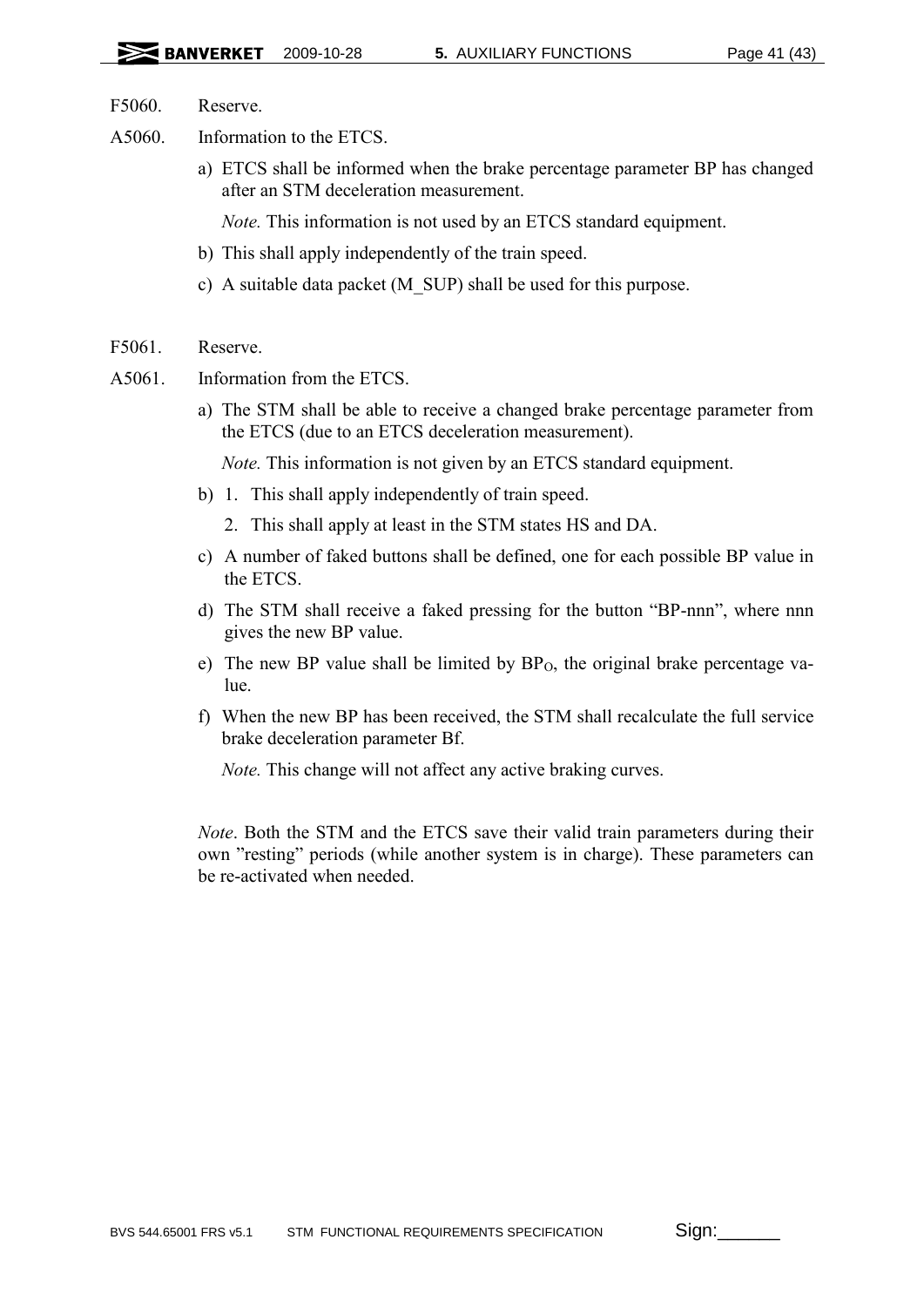

(blank)